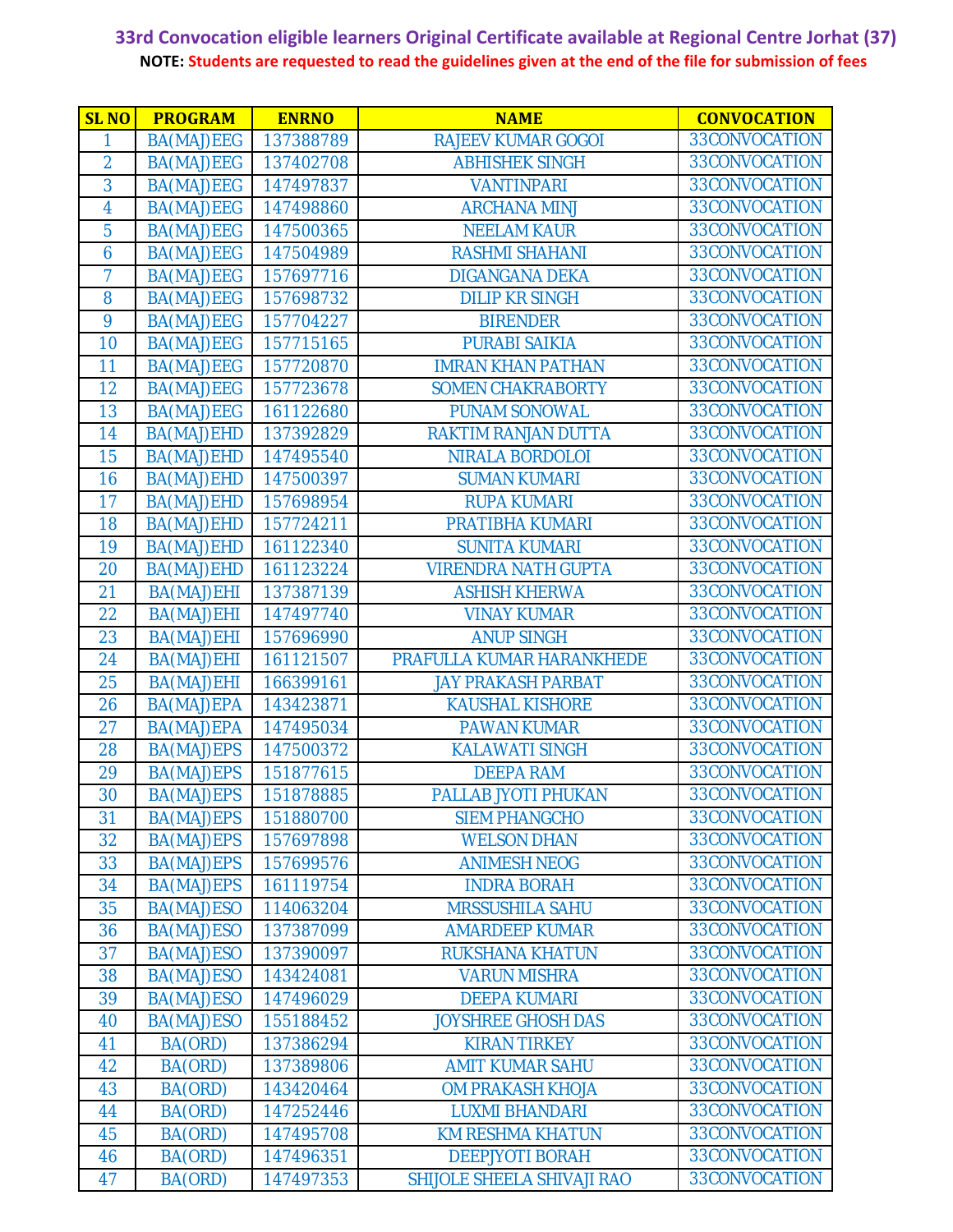| 48 | BA(ORD)     | 147499404 | <b>EHTESHAMUL HAQUE</b>    | 33CONVOCATION |
|----|-------------|-----------|----------------------------|---------------|
| 49 | BA(ORD)     | 147499927 | <b>AKHLESH KUMAR</b>       | 33CONVOCATION |
| 50 | BA(ORD)     | 147503504 | <b>RANJEETA TIWARY</b>     | 33CONVOCATION |
| 51 | BA(ORD)     | 147505468 | <b>AJOY BORAIK</b>         | 33CONVOCATION |
| 52 | BA(ORD)     | 151877006 | <b>THAKUR GWALA</b>        | 33CONVOCATION |
| 53 | BA(ORD)     | 151878441 | <b>RAJIB LOSON PHUKON</b>  | 33CONVOCATION |
| 54 | BA(ORD)     | 151881281 | <b>RAJENDRA RAM</b>        | 33CONVOCATION |
| 55 | BA(ORD)     | 151882158 | <b>MAXIMA MINJ</b>         | 33CONVOCATION |
| 56 | BA(ORD)     | 151885597 | <b>NASHIMA KHATUN</b>      | 33CONVOCATION |
| 57 | BA(ORD)     | 151886306 | <b>NAMITA KUMARI</b>       | 33CONVOCATION |
| 58 | BA(ORD)     | 151888198 | <b>BISWAJEET DAS</b>       | 33CONVOCATION |
| 59 | BA(ORD)     | 157696491 | <b>SAURABH KUMAR SINGH</b> | 33CONVOCATION |
| 60 | BA(ORD)     | 157696975 | <b>ANITA BASUMATARY</b>    | 33CONVOCATION |
| 61 | BA(ORD)     | 157698700 | <b>SURESH KUMAR</b>        | 33CONVOCATION |
| 62 | BA(ORD)     | 157700799 | <b>MARY MOUSOMI HORO</b>   | 33CONVOCATION |
| 63 | BA(ORD)     | 157703794 | <b>RAMSINGH GORA</b>       | 33CONVOCATION |
| 64 | BA(ORD)     | 157704090 | <b>ABHINANDAN BORA</b>     | 33CONVOCATION |
| 65 | BA(ORD)     | 157715774 | <b>SWAGATA DAS</b>         | 33CONVOCATION |
| 66 | BA(ORD)     | 157716737 | PALASH JYOTI BHUYAN        | 33CONVOCATION |
| 67 | BA(ORD)     | 157719076 | <b>SONAM KAKARIA</b>       | 33CONVOCATION |
| 68 | BA(ORD)     | 161118800 | <b>BHAIRAB JYOTI GOGOI</b> | 33CONVOCATION |
| 69 | BA(ORD)     | 161120354 | <b>MRINAL KUMAR NATH</b>   | 33CONVOCATION |
| 70 | BA(ORD)     | 161120616 | <b>SACHIN KUMAR</b>        | 33CONVOCATION |
| 71 | BA(ORD)     | 161121919 | <b>GAURAV</b>              | 33CONVOCATION |
| 72 | BA(ORD)     | 161123059 | <b>NEERAJ KUMAR</b>        | 33CONVOCATION |
| 73 | BA(ORD)     | 166377592 | <b>RUPAK JYOTI BORAH</b>   | 33CONVOCATION |
| 74 | BA(ORD)     | W11582245 | <b>SACHIN MORE</b>         | 33CONVOCATION |
| 75 | BA(ORD)     | W11585826 | <b>RATHEESH PN</b>         | 33CONVOCATION |
| 76 | BA(ORD)     | W11598271 | <b>GURWINDER SINGH</b>     | 33CONVOCATION |
| 77 | BA(ORD)     | W11615901 | <b>NEERAJ KUMAR</b>        | 33CONVOCATION |
| 78 | <b>BCOM</b> | 147500910 | <b>MOUSUMI DANDA</b>       | 33CONVOCATION |
| 79 | <b>BCOM</b> | 157723700 | <b>SEKHORJYOTI GOGOI</b>   | 33CONVOCATION |
| 80 | <b>BCOM</b> | W11584745 | AMARJEET KUMAR MISHRA      | 33CONVOCATION |
| 81 | <b>BED</b>  | 151884262 | <b>DAINO BASUMATARY</b>    | 33CONVOCATION |
| 82 | <b>BED</b>  | 161087063 | RAJENDRA KUMAR YADAV       | 33CONVOCATION |
| 83 | <b>BED</b>  | 161087070 | MEZHULENUO MIACHIEO        | 33CONVOCATION |
| 84 | <b>BED</b>  | 171329713 | <b>MUKESH JOSHI</b>        | 33CONVOCATION |
| 85 | <b>BED</b>  | 171329745 | <b>TANONG TAMUT</b>        | 33CONVOCATION |
| 86 | <b>BED</b>  | 171329849 | <b>RAM NARESH MEENA</b>    | 33CONVOCATION |
| 87 | <b>BED</b>  | 171329863 | <b>RAKESH KUMAR MEENA</b>  | 33CONVOCATION |
| 88 | <b>BED</b>  | 171329910 | <b>GEORGE DARANG</b>       | 33CONVOCATION |
| 89 | <b>BLIS</b> | 157703343 | <b>PUJA BORDOLOI</b>       | 33CONVOCATION |
| 90 | <b>BLIS</b> | 157718240 | <b>AMIT KIRAN PEGU</b>     | 33CONVOCATION |
| 91 | <b>BLIS</b> | 157723116 | <b>PLABITA BORA</b>        | 33CONVOCATION |
| 92 | <b>BLIS</b> | 159607831 | <b>KM SHEETAL</b>          | 33CONVOCATION |
| 93 | <b>BLIS</b> | 166376860 | <b>NILAKSHI BHUYAN</b>     | 33CONVOCATION |
| 94 | <b>BLIS</b> | 166388294 | <b>KUMARI AMISHA</b>       | 33CONVOCATION |
| 95 | <b>BLIS</b> | 166392588 | NIHARIKA KONWAR            | 33CONVOCATION |
| 96 | <b>BLIS</b> | 166397817 | <b>BHUPEN SAIKIA</b>       | 33CONVOCATION |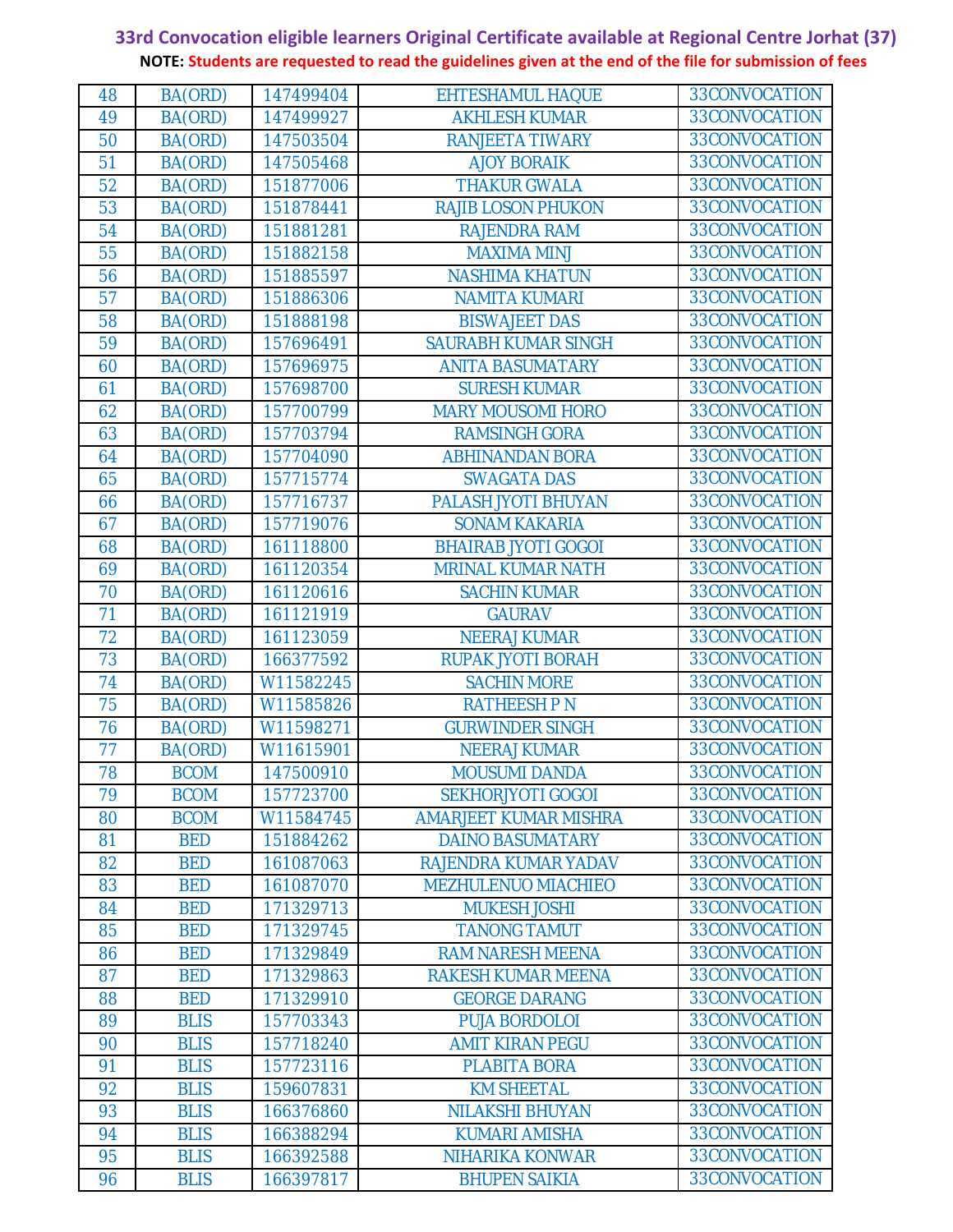| 97  | <b>BLIS</b>  | 171326352 | <b>MUNMI DEKA</b>             | 33CONVOCATION |
|-----|--------------|-----------|-------------------------------|---------------|
| 98  | <b>BLIS</b>  | 171327236 | <b>RAHUL DAS</b>              | 33CONVOCATION |
| 99  | <b>BLIS</b>  | 176407147 | <b>RUPALI BORI</b>            | 33CONVOCATION |
| 100 | <b>BLIS</b>  | 177291232 | <b>HIRAWATI TAYENG</b>        | 33CONVOCATION |
| 101 | <b>BLIS</b>  | 177291296 | <b>KARISHMA BAILONG</b>       | 33CONVOCATION |
| 102 | <b>BLIS</b>  | 177291304 | POMPI GOGOI                   | 33CONVOCATION |
| 103 | <b>BLIS</b>  | 177291329 | RINGKHANGSREE NARZARY         | 33CONVOCATION |
| 104 | <b>BLIS</b>  | 177291336 | REKHA MONI HAZARIKA           | 33CONVOCATION |
| 105 | <b>BLIS</b>  | 177291350 | <b>NIRU DUTTA</b>             | 33CONVOCATION |
| 106 | <b>BLIS</b>  | 177291447 | <b>MANJU PATIR</b>            | 33CONVOCATION |
| 107 | <b>BLIS</b>  | 177291558 | <b>MONALISHA PADUN</b>        | 33CONVOCATION |
| 108 | <b>BLIS</b>  | 177291580 | <b>GITIMONI SAIKIA</b>        | 33CONVOCATION |
| 109 | <b>BLIS</b>  | 177291612 | <b>JAYASHREE DADHARA</b>      | 33CONVOCATION |
| 110 | <b>BLIS</b>  | 177294300 | <b>ARCHANA RANA</b>           | 33CONVOCATION |
| 111 | <b>BLIS</b>  | 177418056 | PARISHMITA SAIKIA             | 33CONVOCATION |
| 112 | <b>BLIS</b>  | 177418150 | <b>MUSARRAT KHAN</b>          | 33CONVOCATION |
| 113 | <b>BLIS</b>  | 177936581 | <b>RAJDIP BORI</b>            | 33CONVOCATION |
| 114 | <b>BLIS</b>  | 177938578 | <b>MADHUSMITA BORA</b>        | 33CONVOCATION |
| 115 | <b>BLIS</b>  | 179716348 | REKHASHREE BORTAMULY          | 33CONVOCATION |
| 116 | <b>BLIS</b>  | 179717443 | <b>PALLAVI KAMAN</b>          | 33CONVOCATION |
| 117 | <b>BLIS</b>  | 179746752 | <b>KASHMIRI MORANG PEGU</b>   | 33CONVOCATION |
| 118 | <b>BLIS</b>  | 181384192 | <b>RASHMI CHUTIA</b>          | 33CONVOCATION |
| 119 | <b>BLIS</b>  | 181388706 | <b>DHIRAJ ROY</b>             | 33CONVOCATION |
| 120 | BSC(ORD)     | 161119518 | <b>BIDESWAR PEGU</b>          | 33CONVOCATION |
| 121 | <b>BSCAS</b> | W11522874 | RAJPUT RAJESH KUMAR OMPRAKASH | 33CONVOCATION |
| 122 | <b>BSCAS</b> | W11574971 | <b>GAURAV SHARMA</b>          | 33CONVOCATION |
| 123 | <b>BSCAS</b> | W11576116 | <b>AJAY KUMAR</b>             | 33CONVOCATION |
| 124 | <b>BSCAS</b> | W11599430 | <b>KHINYA RAM HUDA</b>        | 33CONVOCATION |
| 125 | <b>BSCAS</b> | W11607581 | <b>DIVAKARAM</b>              | 33CONVOCATION |
| 126 | <b>BSCAS</b> | W11611020 | <b>VINAY KUMAR RAI</b>        | 33CONVOCATION |
| 127 | <b>BSCAS</b> | W11617126 | <b>RAMESH KUMAR SAINI</b>     | 33CONVOCATION |
| 128 | <b>BTS</b>   | 147501826 | <b>BIDYUT BIKASH SAIKIA</b>   | 33CONVOCATION |
| 129 | <b>DCE</b>   | 161125084 | <b>SHIVA PRASAD MILI</b>      | 33CONVOCATION |
| 130 | <b>DCE</b>   | 181382221 | <b>NILUTPAL GOHAIN</b>        | 33CONVOCATION |
| 131 | <b>DIM</b>   | 143425771 | SIDDHARTHA CHAKRADHAR         | 33CONVOCATION |
| 132 | <b>DIM</b>   | 171327282 | <b>BABLU PRASAD</b>           | 33CONVOCATION |
| 133 | <b>DIM</b>   | 171327609 | <b>REEMA SAIKIA</b>           | 33CONVOCATION |
| 134 | <b>DIM</b>   | 178327726 | <b>BANKIM NEOG</b>            | 33CONVOCATION |
| 135 | <b>MAH</b>   | 143421695 | <b>VISHWAJEET</b>             | 33CONVOCATION |
| 136 | <b>MAH</b>   | 143422665 | <b>KALYAN KUMAR</b>           | 33CONVOCATION |
| 137 | <b>MAH</b>   | 147509687 | <b>RITURAJ BARUAH</b>         | 33CONVOCATION |
| 138 | <b>MAH</b>   | 147550614 | <b>KADAM NILESH SHIYAJI</b>   | 33CONVOCATION |
| 139 | <b>MAH</b>   | 151875073 | <b>PRAVEEN KUMAR</b>          | 33CONVOCATION |
| 140 | <b>MAH</b>   | 151886764 | <b>DURGA KUMARI SHARMA</b>    | 33CONVOCATION |
| 141 | <b>MAH</b>   | 157715703 | <b>LAKHINANDAN GOGOI</b>      | 33CONVOCATION |
| 142 | <b>MAH</b>   | 157722984 | <b>ANKIT KUMAR YADAV</b>      | 33CONVOCATION |
| 143 | <b>MAH</b>   | 161120609 | <b>SUNEET KR SINGHA</b>       | 33CONVOCATION |
| 144 | <b>MAH</b>   | 161125281 | <b>RUMI KAKOTI</b>            | 33CONVOCATION |
| 145 | <b>MAH</b>   | 166384351 | <b>MADHURI CHHETRI</b>        | 33CONVOCATION |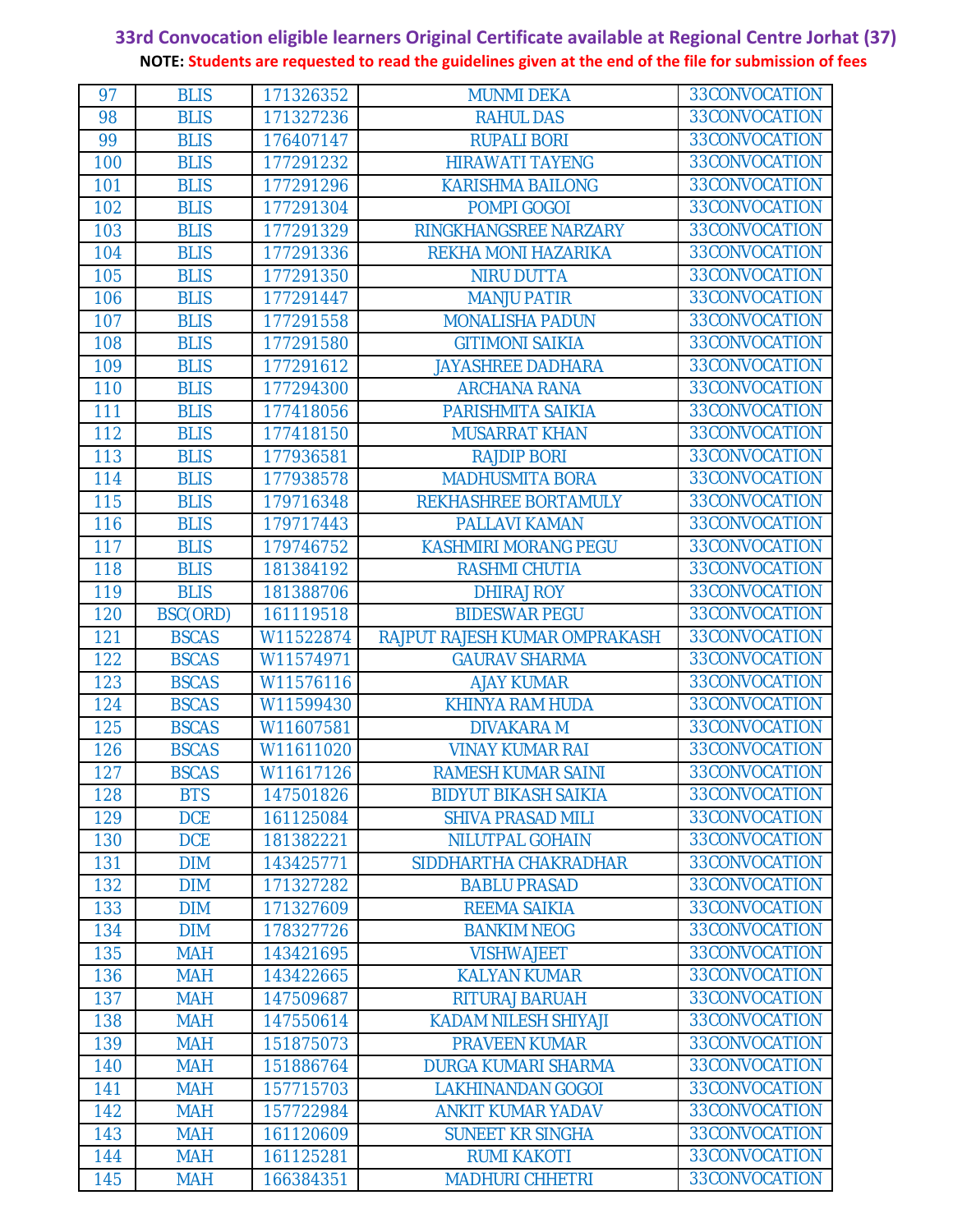| 146 | <b>MAH</b>  | 166386821 | KASHMIRI PATRA BORA          | 33CONVOCATION |
|-----|-------------|-----------|------------------------------|---------------|
| 147 | <b>MAH</b>  | 166386839 | <b>BORSHA BORAH</b>          | 33CONVOCATION |
| 148 | <b>MAH</b>  | 166386846 | <b>SIMA PATRA BORA</b>       | 33CONVOCATION |
| 149 | <b>MAH</b>  | 166386853 | <b>NILAKSHI DUTTA</b>        | 33CONVOCATION |
| 150 | <b>MAH</b>  | 166391910 | <b>PAPU MUDOI</b>            | 33CONVOCATION |
| 151 | <b>MAH</b>  | 166393580 | RITUPARNA BORAH              | 33CONVOCATION |
| 152 | <b>MAH</b>  | 166395497 | <b>REHANA BEGUM</b>          | 33CONVOCATION |
| 153 | <b>MAH</b>  | 166396277 | <b>MANISH KUMAR GUPTA</b>    | 33CONVOCATION |
| 154 | <b>MAH</b>  | 170339110 | <b>MRIDUPABAN BORGOHAIN</b>  | 33CONVOCATION |
| 155 | <b>MAH</b>  | 171323855 | <b>NITESH KUMAR</b>          | 33CONVOCATION |
| 156 | <b>MAH</b>  | 171323934 | <b>AJAY KUMAR</b>            | 33CONVOCATION |
| 157 | <b>MAH</b>  | 171325192 | <b>DIPAK KUMAR NATH</b>      | 33CONVOCATION |
| 158 | <b>MAH</b>  | 171327520 | <b>ASHISH KUMAR MISHRA</b>   | 33CONVOCATION |
| 159 | <b>MAH</b>  | 177290270 | <b>DIPJYOTI BORUAH</b>       | 33CONVOCATION |
| 160 | <b>MAPY</b> | 161125339 | <b>DINESH CHANDRA DAS</b>    | 33CONVOCATION |
| 161 | <b>MARD</b> | 143422278 | PARASHMONI BORGOHAIN         | 33CONVOCATION |
| 162 | <b>MARD</b> | 151880978 | <b>DEBASNITA PHUKAN</b>      | 33CONVOCATION |
| 163 | <b>MARD</b> | 151887806 | <b>AMBORISH BORAH</b>        | 33CONVOCATION |
| 164 | <b>MARD</b> | 157720253 | PALLABEE CHUTIA              | 33CONVOCATION |
| 165 | <b>MARD</b> | 161120308 | <b>DHRUBA JYOTI BORA</b>     | 33CONVOCATION |
| 166 | <b>MARD</b> | 166384455 | <b>SAMBOB PARAMATA</b>       | 33CONVOCATION |
| 167 | <b>MCOM</b> | 130478928 | <b>RAVI RANJAN</b>           | 33CONVOCATION |
| 168 | <b>MCOM</b> | 146602393 | <b>GEETA SINGH</b>           | 33CONVOCATION |
| 169 | <b>MCOM</b> | 147506681 | <b>RITA PANDEY</b>           | 33CONVOCATION |
| 170 | <b>MCOM</b> | 147509100 | <b>ARUNIMA SHARMA</b>        | 33CONVOCATION |
| 171 | <b>MCOM</b> | 157697859 | <b>ROHIT RAWAT</b>           | 33CONVOCATION |
| 172 | <b>MCOM</b> | 157704012 | <b>BARSHA KALITA</b>         | 33CONVOCATION |
| 173 | <b>MCOM</b> | 157717327 | <b>KAJAL GUPTA</b>           | 33CONVOCATION |
| 174 | <b>MCOM</b> | 157718139 | <b>SAUGAT SARKAR</b>         | 33CONVOCATION |
| 175 | <b>MCOM</b> | 157718977 | <b>RUBY BEGUM</b>            | 33CONVOCATION |
| 176 | <b>MCOM</b> | 157718984 | <b>SHILPA MORE</b>           | 33CONVOCATION |
| 177 | <b>MCOM</b> | 157719012 | <b>HIRONMAI KALITA</b>       | 33CONVOCATION |
| 178 | <b>MCOM</b> | 157723890 | <b>MARISIKA SAIKIA</b>       | 33CONVOCATION |
| 179 | <b>MCOM</b> | 161120917 | <b>LALITA GURUNG</b>         | 33CONVOCATION |
| 180 | <b>MCOM</b> | 161126735 | <b>ABHINAV DAS</b>           | 33CONVOCATION |
| 181 | <b>MCOM</b> | 166378222 | <b>SATARUPA CHOUDHURY</b>    | 33CONVOCATION |
| 182 | <b>MCOM</b> | 166381284 | <b>NITU SINGH</b>            | 33CONVOCATION |
| 183 | <b>MCOM</b> | 166381291 | <b>KHUSHBOO PARWEEN</b>      | 33CONVOCATION |
| 184 | <b>MCOM</b> | 166382286 | <b>BHARGAB KR.NATH</b>       | 33CONVOCATION |
| 185 | <b>MCOM</b> | 166383231 | RAHIMA BEGUM LASKAR          | 33CONVOCATION |
| 186 | <b>MCOM</b> | 166383571 | <b>HEMANTA KHARKA CHETRY</b> | 33CONVOCATION |
| 187 | <b>MCOM</b> | 166383589 | <b>KUNAL SINGH</b>           | 33CONVOCATION |
| 188 | <b>MCOM</b> | 166383596 | <b>DEEPSIKHA PAUL</b>        | 33CONVOCATION |
| 189 | <b>MCOM</b> | 166383819 | <b>TAPASH KUMAR MAITRA</b>   | 33CONVOCATION |
| 190 | <b>MCOM</b> | 166385038 | <b>RONIDAS</b>               | 33CONVOCATION |
| 191 | <b>MCOM</b> | 166386624 | <b>DOLLY BHUYAN</b>          | 33CONVOCATION |
| 192 | <b>MCOM</b> | 166387142 | <b>BEAUTY KUMARI</b>         | 33CONVOCATION |
| 193 | <b>MCOM</b> | 166387508 | RIYA BHATTACHARJEE           | 33CONVOCATION |
| 194 | <b>MCOM</b> | 166388975 | PRIYANKA KOUR                | 33CONVOCATION |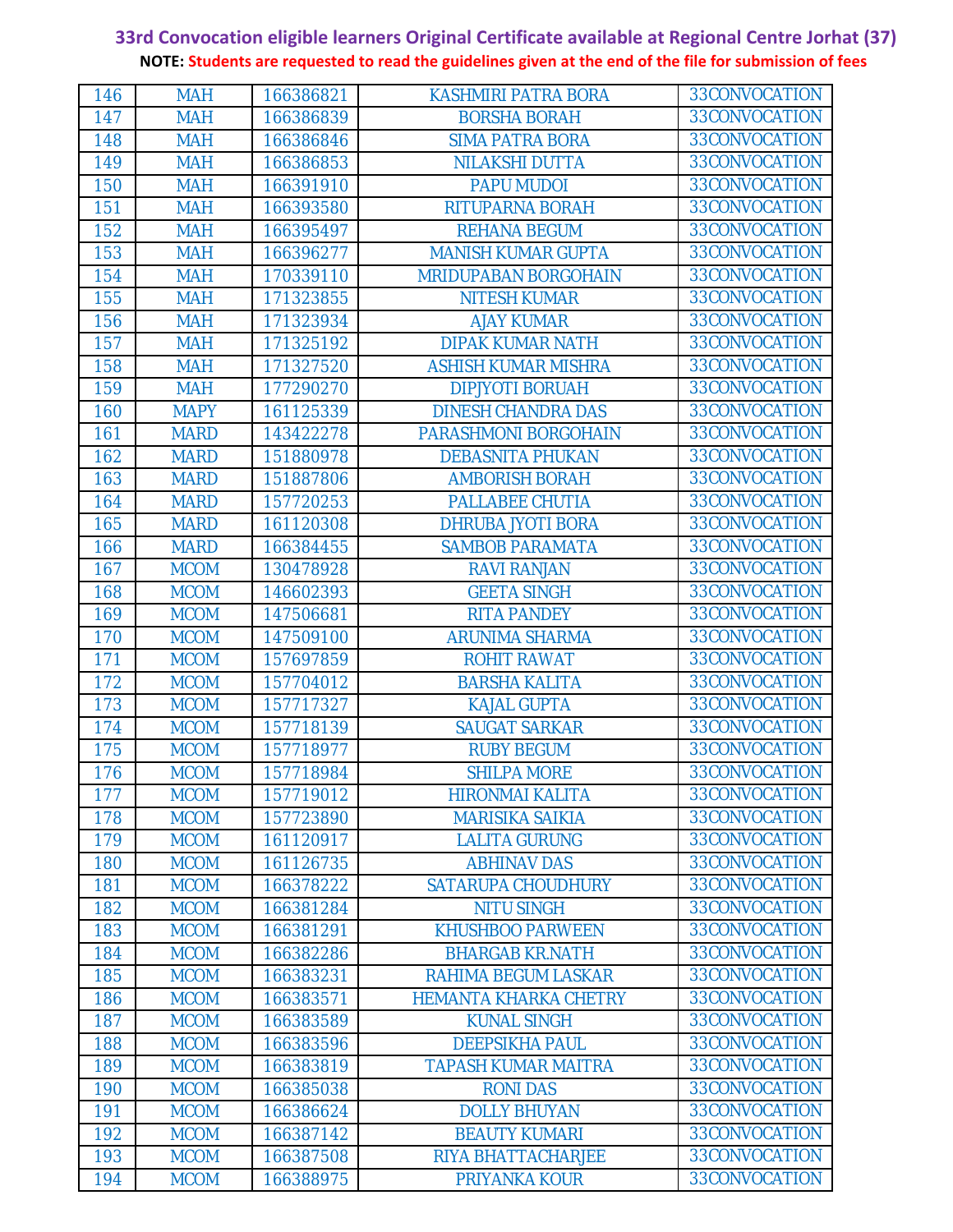| 195 | <b>MCOM</b> | 166391790 | <b>KASTURI UPADHYAYA</b>      | 33CONVOCATION |
|-----|-------------|-----------|-------------------------------|---------------|
| 196 | <b>MCOM</b> | 166393240 | <b>DEEPTI DEVI</b>            | 33CONVOCATION |
| 197 | <b>MCOM</b> | 166393920 | <b>KIRTI AGARWAL</b>          | 33CONVOCATION |
| 198 | <b>MCOM</b> | 166394345 | <b>MONALISA BATSA</b>         | 33CONVOCATION |
| 199 | <b>MCOM</b> | 166399179 | <b>TULIKA SARMAH</b>          | 33CONVOCATION |
| 200 | <b>MCOM</b> | 166400005 | <b>JEENA JAIN</b>             | 33CONVOCATION |
| 201 | <b>MCOM</b> | 168117205 | <b>MADHUMITA SENGUPTA</b>     | 33CONVOCATION |
| 202 | <b>MCOM</b> | 170338963 | <b>RUMA SHAH</b>              | 33CONVOCATION |
| 203 | <b>MCOM</b> | 171320312 | <b>SHASHANKA MAZUMDER</b>     | 33CONVOCATION |
| 204 | <b>MCOM</b> | 171328507 | PRIYANKA CHAUHAN              | 33CONVOCATION |
| 205 | <b>MCOM</b> | 176405483 | <b>ANKIT JAIN</b>             | 33CONVOCATION |
| 206 | <b>MCOM</b> | 177417030 | <b>CHINKY KHANDELIYA</b>      | 33CONVOCATION |
| 207 | <b>MCOM</b> | 177417086 | <b>MRIGENDRA BORAH</b>        | 33CONVOCATION |
| 208 | <b>MCOM</b> | 179718310 | <b>SNEHA MALPANI</b>          | 33CONVOCATION |
| 209 | <b>MEC</b>  | 166388413 | <b>HAPPY GOGOI</b>            | 33CONVOCATION |
| 210 | <b>MEC</b>  | 166391389 | <b>SUKANYA BARUAH</b>         | 33CONVOCATION |
| 211 | <b>MEG</b>  | 121587936 | RAFIKUL ISLAM SHAIKH          | 33CONVOCATION |
| 212 | <b>MEG</b>  | 143427300 | <b>PUSHPA BHUMIJ</b>          | 33CONVOCATION |
| 213 | <b>MEG</b>  | 143428680 | <b>ANIL KUMAR MAURYA</b>      | 33CONVOCATION |
| 214 | <b>MEG</b>  | 147499181 | <b>RAVINDRA KUMAR</b>         | 33CONVOCATION |
| 215 | <b>MEG</b>  | 147502351 | <b>MARINA BASUMATARY</b>      | 33CONVOCATION |
| 216 | <b>MEG</b>  | 151876487 | <b>M HINA NOUSHEEN</b>        | 33CONVOCATION |
| 217 | <b>MEG</b>  | 151880566 | <b>SULTANA BEGUM</b>          | 33CONVOCATION |
| 218 | <b>MEG</b>  | 157699852 | <b>KAPIL KAKOTY</b>           | 33CONVOCATION |
| 219 | <b>MEG</b>  | 157701790 | <b>BHASKAR JYOTI BORDOLOI</b> | 33CONVOCATION |
| 220 | <b>MEG</b>  | 157717982 | <b>PINKI DEVI</b>             | 33CONVOCATION |
| 221 | <b>MEG</b>  | 157718913 | SAGARIKA GOGOI                | 33CONVOCATION |
| 222 | <b>MEG</b>  | 161123381 | PRANJAL CHETIA                | 33CONVOCATION |
| 223 | <b>MEG</b>  | 161124803 | PRIYA JAISWAL                 | 33CONVOCATION |
| 224 | <b>MEG</b>  | 165766116 | <b>AMRIT HORO</b>             | 33CONVOCATION |
| 225 | <b>MEG</b>  | 166377410 | <b>MANJUMA AHMED</b>          | 33CONVOCATION |
| 226 | <b>MEG</b>  | 166378570 | <b>DIPHIULIU MARY</b>         | 33CONVOCATION |
| 227 | <b>MEG</b>  | 166378760 | <b>PRAVEEN SINGH</b>          | 33CONVOCATION |
| 228 | <b>MEG</b>  | 166378800 | <b>ANGELA KAMSON</b>          | 33CONVOCATION |
| 229 | <b>MEG</b>  | 166386925 | <b>SABITRI THAPA</b>          | 33CONVOCATION |
| 230 | <b>MEG</b>  | 166387278 | <b>VELANGANI EI</b>           | 33CONVOCATION |
| 231 | <b>MEG</b>  | 166387705 | <b>ANU MILI</b>               | 33CONVOCATION |
| 232 | <b>MEG</b>  | 166390473 | <b>GITALI SAIKIA</b>          | 33CONVOCATION |
| 233 | <b>MEG</b>  | 166390480 | <b>ANJANA HAZARIKA</b>        | 33CONVOCATION |
| 234 | <b>MEG</b>  | 166393755 | <b>MUMBAIKAR SUREKHA</b>      | 33CONVOCATION |
| 235 | <b>MEG</b>  | 166395315 | <b>CHAYANIKA BORAH</b>        | 33CONVOCATION |
| 236 | <b>MEG</b>  | 166398650 | <b>BIVASH CHAKRABORTY</b>     | 33CONVOCATION |
| 237 | <b>MEG</b>  | 166400037 | <b>KASTURIMA NATH</b>         | 33CONVOCATION |
| 238 | <b>MHD</b>  | 143421466 | PINKI KUMARI PANDEY           | 33CONVOCATION |
| 239 | <b>MHD</b>  | 143424010 | <b>PINKI BARMAN</b>           | 33CONVOCATION |
| 240 | <b>MHD</b>  | 147501690 | <b>SIDDHARTHA DHAR</b>        | 33CONVOCATION |
| 241 | <b>MHD</b>  | 147502011 | <b>DEEPIKA KURMI</b>          | 33CONVOCATION |
| 242 | <b>MHD</b>  | 147504814 | <b>MANISHA RUPCHANDANI</b>    | 33CONVOCATION |
| 243 | <b>MHD</b>  | 147505697 | <b>SHIV SHANKAR RAY</b>       | 33CONVOCATION |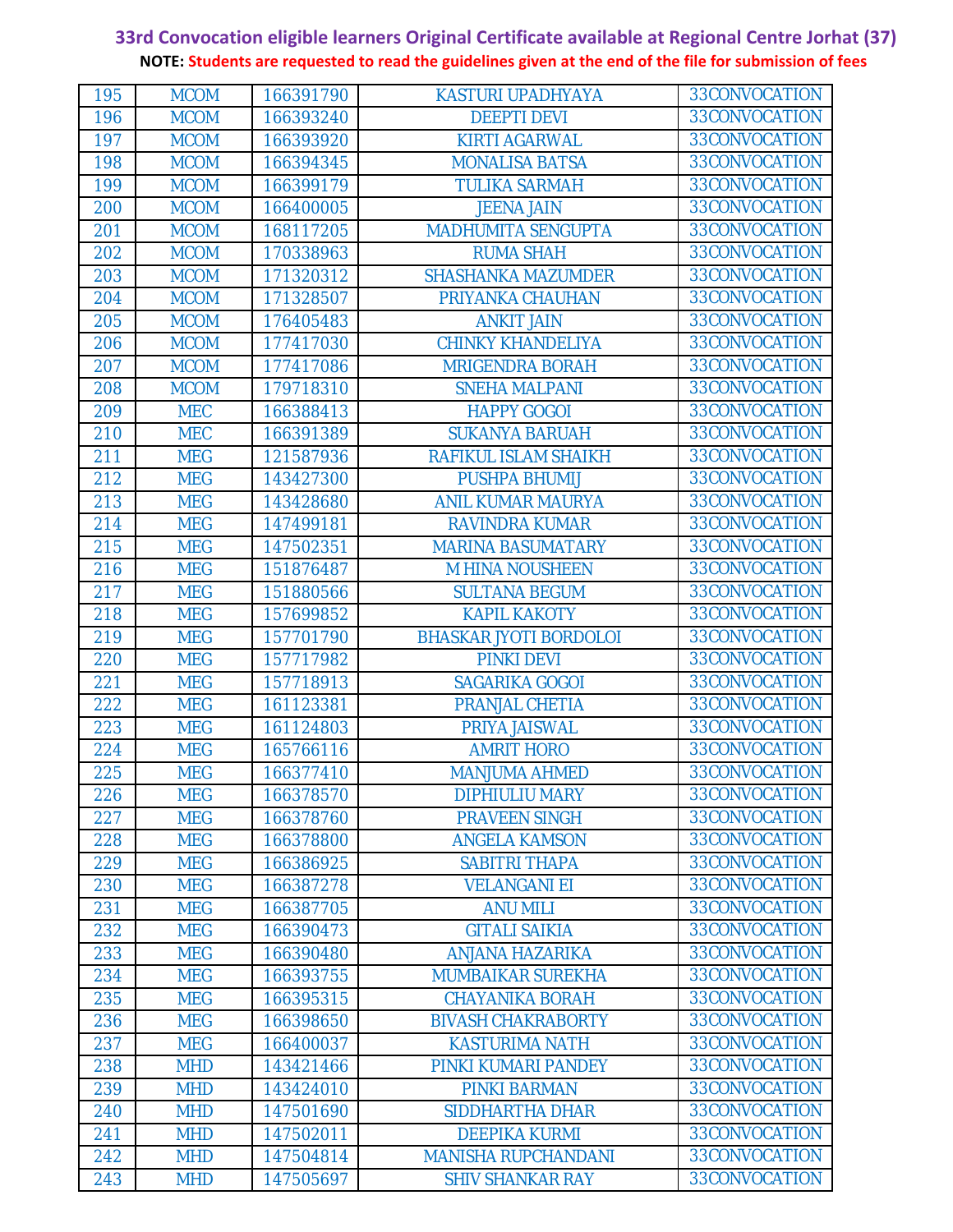| 244 | <b>MHD</b> | 147507486 | <b>KABITA CHHETRI</b>             | 33CONVOCATION |
|-----|------------|-----------|-----------------------------------|---------------|
| 245 | <b>MHD</b> | 151875421 | POOJA BISWAKARMA                  | 33CONVOCATION |
| 246 | <b>MHD</b> | 151877851 | <b>PRAMOD CHAUHAN</b>             | 33CONVOCATION |
| 247 | <b>MHD</b> | 157696287 | <b>SATINDER KAUR</b>              | 33CONVOCATION |
| 248 | <b>MHD</b> | 157698757 | <b>ANJU KUMARI</b>                | 33CONVOCATION |
| 249 | <b>MHD</b> | 157698890 | <b>SHILPA DEBROY</b>              | 33CONVOCATION |
| 250 | <b>MHD</b> | 157700269 | <b>PALLAVI DAS</b>                | 33CONVOCATION |
| 251 | <b>MHD</b> | 157700631 | <b>GEETALI SONOWAL BASUMATARY</b> | 33CONVOCATION |
| 252 | <b>MHD</b> | 157702223 | <b>RASHMI SARMAH</b>              | 33CONVOCATION |
| 253 | <b>MHD</b> | 157702517 | <b>LALAN RAM HARIJAN</b>          | 33CONVOCATION |
| 254 | <b>MHD</b> | 157711856 | <b>RASHMI BORO</b>                | 33CONVOCATION |
| 255 | <b>MHD</b> | 157711910 | <b>ANU BURA</b>                   | 33CONVOCATION |
| 256 | <b>MHD</b> | 157712819 | <b>NAMITA CHAUHAN</b>             | 33CONVOCATION |
| 257 | <b>MHD</b> | 157712872 | <b>PRANABI SHARMA</b>             | 33CONVOCATION |
| 258 | <b>MHD</b> | 157713082 | <b>PUSHPA SINGH</b>               | 33CONVOCATION |
| 259 | <b>MHD</b> | 157713240 | RASHIMA SUNGKURANG                | 33CONVOCATION |
| 260 | <b>MHD</b> | 157714812 | <b>SANTOSH KR GUPTA</b>           | 33CONVOCATION |
| 261 | <b>MHD</b> | 157717294 | <b>BABITA GUPTA</b>               | 33CONVOCATION |
| 262 | <b>MHD</b> | 157720848 | <b>GITASHRI GOGOI</b>             | 33CONVOCATION |
| 263 | <b>MHD</b> | 157722153 | <b>ABHILASHA SINGH</b>            | 33CONVOCATION |
| 264 | <b>MHD</b> | 161119858 | <b>TUFANI CHAUHAN</b>             | 33CONVOCATION |
| 265 | <b>MHD</b> | 161119880 | <b>BALMIKI CHAUHAN</b>            | 33CONVOCATION |
| 266 | <b>MHD</b> | 161122587 | <b>CHIMA MONI BACHA</b>           | 33CONVOCATION |
| 267 | <b>MHD</b> | 161122602 | <b>GAYATRI BORUAH</b>             | 33CONVOCATION |
| 268 | <b>MHD</b> | 161123120 | <b>RUNA GHOSH</b>                 | 33CONVOCATION |
| 269 | <b>MHD</b> | 161123138 | <b>RINA KUMARI GUPTA</b>          | 33CONVOCATION |
| 270 | <b>MHD</b> | 161123152 | <b>AJAY CHAUHAN</b>               | 33CONVOCATION |
| 271 | <b>MHD</b> | 161123801 | <b>BARNALI HAZARIKA</b>           | 33CONVOCATION |
| 272 | <b>MHD</b> | 161126473 | <b>UMME HABIBA AKHTAR</b>         | 33CONVOCATION |
| 273 | <b>MHD</b> | 166377750 | <b>RAKHI SINHA</b>                | 33CONVOCATION |
| 274 | <b>MHD</b> | 166378935 | <b>RANI KUMARI THAKUR</b>         | 33CONVOCATION |
| 275 | <b>MHD</b> | 166379682 | <b>CHANDRAKALA THAPA</b>          | 33CONVOCATION |
| 276 | <b>MHD</b> | 166380236 | <b>HEMALATA SINGHA</b>            | 33CONVOCATION |
| 277 | <b>MHD</b> | 166381546 | <b>NABA KALITA</b>                | 33CONVOCATION |
| 278 | <b>MHD</b> | 166382680 | <b>SUMITA SHARMA</b>              | 33CONVOCATION |
| 279 | <b>MHD</b> | 166384700 | <b>MANJULA KUMARI SINGH</b>       | 33CONVOCATION |
| 280 | <b>MHD</b> | 166384724 | PRIYANKA CHAUHAN                  | 33CONVOCATION |
| 281 | <b>MHD</b> | 166384731 | <b>URMILA CHAUHAN</b>             | 33CONVOCATION |
| 282 | <b>MHD</b> | 166384749 | <b>SUNITA CHOUDHARY</b>           | 33CONVOCATION |
| 283 | <b>MHD</b> | 166384756 | <b>KHUSHBU KUMARI SINGH</b>       | 33CONVOCATION |
| 284 | <b>MHD</b> | 166384763 | <b>JAGJIT KOUR</b>                | 33CONVOCATION |
| 285 | <b>MHD</b> | 166384803 | <b>RUBI SHARMA</b>                | 33CONVOCATION |
| 286 | <b>MHD</b> | 166385170 | <b>SUNITA SINGH</b>               | 33CONVOCATION |
| 287 | <b>MHD</b> | 166385188 | <b>PUNAM PAUL</b>                 | 33CONVOCATION |
| 288 | <b>MHD</b> | 166385195 | <b>SUMI DEBNATH</b>               | 33CONVOCATION |
| 289 | <b>MHD</b> | 166385228 | <b>GOURI VERMA SAHA</b>           | 33CONVOCATION |
| 290 | <b>MHD</b> | 166385575 | <b>DHARITRI BARDOLOI</b>          | 33CONVOCATION |
| 291 | <b>MHD</b> | 166385622 | <b>NEHA SHARMA</b>                | 33CONVOCATION |
| 292 | <b>MHD</b> | 166386774 | <b>ROMA DEVI</b>                  | 33CONVOCATION |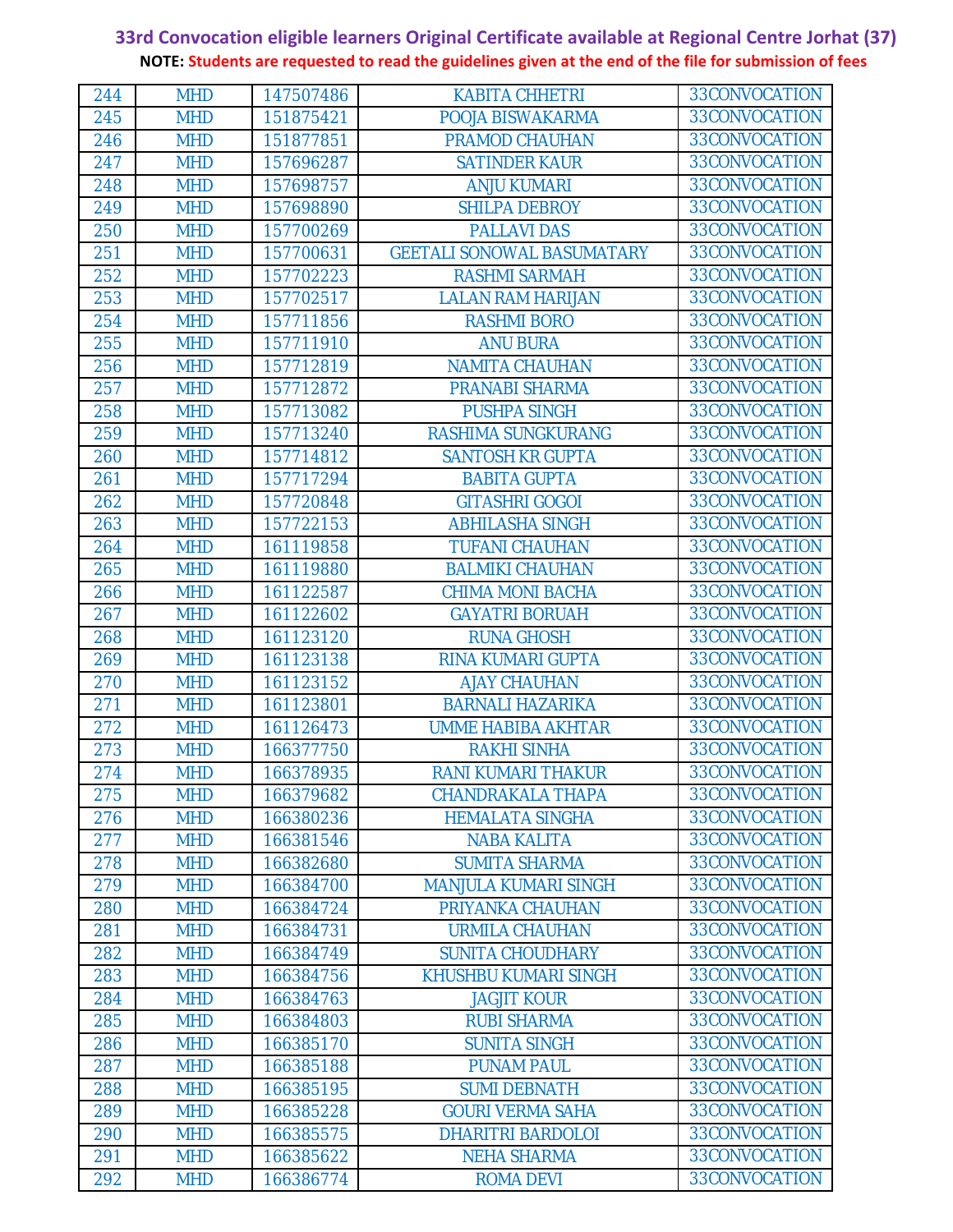| 293        | <b>MHD</b>               | 166391712              | <b>REENA KUMARI</b>                            | 33CONVOCATION                  |
|------------|--------------------------|------------------------|------------------------------------------------|--------------------------------|
| 294        | <b>MHD</b>               | 166391870              | <b>APSARA DEVI</b>                             | 33CONVOCATION                  |
| 295        | <b>MHD</b>               | 166392460              | POPI NEOG                                      | 33CONVOCATION                  |
| 296        | <b>MHD</b>               | 166392889              | PRIYANKA BURAGOHAIN                            | 33CONVOCATION                  |
| 297        | <b>MHD</b>               | 166394044              | RINKI KUMARI GUPTA                             | 33CONVOCATION                  |
| 298        | <b>MHD</b>               | 166394051              | <b>SUMAN SAH</b>                               | 33CONVOCATION                  |
| 299        | <b>MHD</b>               | 166394069              | <b>PINKI KHATUN</b>                            | 33CONVOCATION                  |
| 300        | <b>MHD</b>               | 166394109              | PRITI KUMARI SAH                               | 33CONVOCATION                  |
| 301        | <b>MHD</b>               | 166394162              | <b>SUNITA KUMARI BHAGAT</b>                    | 33CONVOCATION                  |
| 302        | <b>MHD</b>               | 166395164              | <b>PAREE KAKATI</b>                            | 33CONVOCATION                  |
| 303        | <b>MHD</b>               | 166396808              | <b>ARJUN SINGH</b>                             | 33CONVOCATION                  |
| 304        | <b>MHD</b>               | 166396901              | RASMIREKHA DEVI                                | 33CONVOCATION                  |
| 305        | <b>MHD</b>               | 166398557              | <b>DHARAM CHOUHAN</b>                          | 33CONVOCATION                  |
| 306        | <b>MHD</b>               | 166398589              | PRASHANT KUMAR CHOUBEY                         | 33CONVOCATION                  |
| 307        | <b>MHD</b>               | 166398596              | SABITA KUMARI CHAUHAN                          | 33CONVOCATION                  |
| 308        | <b>MHD</b>               | 166398604              | <b>NILONG CHOWHAN</b>                          | 33CONVOCATION                  |
| 309        | <b>MHD</b>               | 166398793              | <b>ARCHANA PANDEY</b>                          | 33CONVOCATION                  |
| 310        | <b>MHD</b>               | 166398920              | <b>ARUNA TAMANG</b>                            | 33CONVOCATION                  |
| 311        | <b>MHD</b>               | 166400273              | <b>SARITA SHARMA</b>                           | 33CONVOCATION                  |
| 312        | <b>MHD</b>               | 168117735              | <b>SHIV SHANKAR KUMAR</b>                      | 33CONVOCATION                  |
| 313        | <b>MHD</b>               | 168117885              | <b>PUJA SINGH</b>                              | 33CONVOCATION                  |
| 314        | <b>MHD</b>               | 168656741              | <b>RAMJEE CHAUHAN</b>                          | 33CONVOCATION                  |
| 315        | <b>MHD</b>               | 170339030              | RAGHAVENDRA PRATAP SINGH                       | 33CONVOCATION                  |
| 316        | <b>MHD</b>               | 171320280              | <b>SMITA KUMARI THAKUR</b>                     | 33CONVOCATION<br>33CONVOCATION |
| 317        | <b>MHD</b>               | 171320487              | <b>MEENA SHARMA</b>                            | 33CONVOCATION                  |
| 318<br>319 | <b>MHD</b><br><b>MHD</b> | 171321758              | <b>JHARNA KONWAR</b>                           | 33CONVOCATION                  |
| 320        | <b>MHD</b>               | 171322387<br>171322989 | <b>SAMSA PARVIN</b><br><b>VIKESH KUMAR JHA</b> | 33CONVOCATION                  |
| 321        | <b>MHD</b>               | 171323658              | <b>JYOTI PAREEK</b>                            | 33CONVOCATION                  |
| 322        | <b>MHD</b>               | 171328893              | RAM CHANDRA CHAUHAN                            | 33CONVOCATION                  |
| 323        | <b>MHD</b>               | 176404919              | <b>REBATI ENGJAIPI</b>                         | 33CONVOCATION                  |
| 324        | <b>MHD</b>               | 176404933              | <b>SIMA KUMARI</b>                             | 33CONVOCATION                  |
| 325        | <b>MHD</b>               | 176405340              | <b>ALKA KUMARI SINGH</b>                       | 33CONVOCATION                  |
| 326        | <b>MHD</b>               | 176407376              | <b>SIDDIQUR RAHMAN</b>                         | 33CONVOCATION                  |
| 327        | <b>MHD</b>               | 176407430              | <b>PUJA KUMARI GUPTA</b>                       | 33CONVOCATION                  |
| 328        | <b>MHD</b>               | 177179104              | PRIYANKA BARMA                                 | 33CONVOCATION                  |
| 329        | <b>MHD</b>               | 177180313              | <b>PAYAL GUPTA</b>                             | 33CONVOCATION                  |
| 330        | <b>MHD</b>               | 177180510              | <b>CHANDNI CHAUDHARY</b>                       | 33CONVOCATION                  |
| 331        | <b>MHD</b>               | 177180581              | <b>NEHA KUMARI GUPTA</b>                       | 33CONVOCATION                  |
| 332        | <b>MHD</b>               | 177290169              | <b>CHAYANIKA DEVI</b>                          | 33CONVOCATION                  |
| 333        | <b>MHD</b>               | 177290871              | <b>KABITA RAM</b>                              | 33CONVOCATION                  |
| 334        | <b>MHD</b>               | 177290889              | <b>RINKI KUMARI SINGH</b>                      | 33CONVOCATION                  |
| 335        | <b>MHD</b>               | 177291042              | <b>RESHMA BEGUM</b>                            | 33CONVOCATION                  |
| 336        | <b>MHD</b>               | 177291690              | <b>SARITA CHAUHAN</b>                          | 33CONVOCATION                  |
| 337        | <b>MHD</b>               | 177291723              | RAM SAMODHAN CHAUHAN                           | 33CONVOCATION                  |
| 338        | <b>MHD</b>               | 177291730              | <b>KHUSHBU YADAV</b>                           | 33CONVOCATION                  |
| 339        | <b>MHD</b>               | 177415899              | SIKHARANI DEKARAJA                             | 33CONVOCATION                  |
| 340        | <b>MHD</b>               | 177936535              | <b>ASHOK BHAGAT</b>                            | 33CONVOCATION                  |
| 341        | <b>MHD</b>               | 177938919              | <b>DEEP JYOTI DEVI</b>                         | 33CONVOCATION                  |
|            |                          |                        |                                                |                                |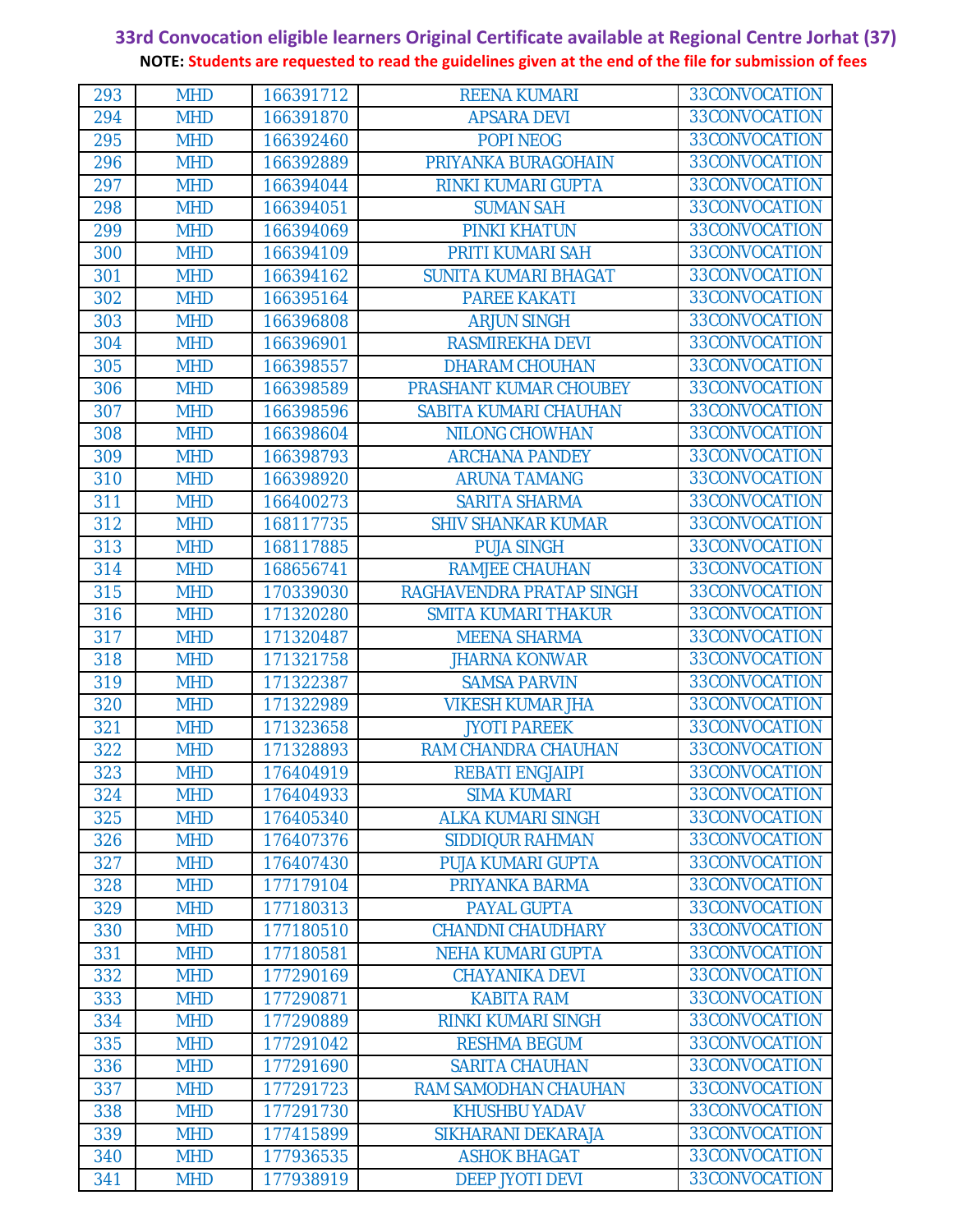| 342 | <b>MHD</b> | 179716220 | <b>UMA UPADHYAY</b>          | 33CONVOCATION |  |
|-----|------------|-----------|------------------------------|---------------|--|
| 343 | <b>MHD</b> | 179717744 | <b>RENU GUPTA</b>            | 33CONVOCATION |  |
| 344 | <b>MHD</b> | 179717816 | <b>GOPAL CHAUHAN</b>         | 33CONVOCATION |  |
| 345 | <b>MHD</b> | 179718500 | <b>PUNAM CHAUHAN</b>         | 33CONVOCATION |  |
| 346 | <b>MHD</b> | 179718517 | <b>SANJANA RAM</b>           | 33CONVOCATION |  |
| 347 | <b>MHD</b> | 179746910 | <b>MANOJ KUMAR CHAUHAN</b>   | 33CONVOCATION |  |
| 348 | <b>MLS</b> | 147500602 | <b>KRISHNA MONI BORA</b>     | 33CONVOCATION |  |
| 349 | <b>MLS</b> | 151881235 | <b>LEENA LAHON</b>           | 33CONVOCATION |  |
| 350 | <b>MLS</b> | 157696857 | <b>JUMI BORUAH</b>           | 33CONVOCATION |  |
| 351 | <b>MLS</b> | 157700237 | PRITI SIKHA DUTTA            | 33CONVOCATION |  |
| 352 | <b>MLS</b> | 161121965 | <b>MAYURI PATOR</b>          | 33CONVOCATION |  |
| 353 | <b>MLS</b> | 166400044 | <b>JAYANTA MADHAB GOGOI</b>  | 33CONVOCATION |  |
| 354 | <b>MLS</b> | 171324588 | <b>MANJU GOGOI</b>           | 33CONVOCATION |  |
| 355 | <b>MLS</b> | 176402875 | <b>DIBYA JYOTI PATGIRI</b>   | 33CONVOCATION |  |
| 356 | <b>MLS</b> | 176403118 | <b>DHARMENDRA MORANG</b>     | 33CONVOCATION |  |
| 357 | <b>MLS</b> | 176403838 | <b>MINAKHI BORUAH</b>        | 33CONVOCATION |  |
| 358 | <b>MLS</b> | 176404016 | <b>LAKHIMAI POLENG</b>       | 33CONVOCATION |  |
| 359 | <b>MLS</b> | 179717357 | <b>MAYURI SAIKIA</b>         | 33CONVOCATION |  |
| 360 | <b>MLS</b> | 179717364 | <b>HIMADRI BOROO</b>         | 33CONVOCATION |  |
| 361 | <b>MLS</b> | 179718531 | <b>RASHMI GOGOI</b>          | 33CONVOCATION |  |
| 362 | <b>MLS</b> | 181389682 | <b>MUNMI BORAH</b>           | 33CONVOCATION |  |
| 363 | <b>MLS</b> | 181389715 | <b>PAPORI BORUAH</b>         | 33CONVOCATION |  |
| 364 | <b>MLS</b> | 181389865 | <b>UPENDER KUMAR</b>         | 33CONVOCATION |  |
| 365 | <b>MLS</b> | 181390426 | <b>GAYATRI MILI</b>          | 33CONVOCATION |  |
| 366 | <b>MPA</b> | 157713265 | <b>KULDEEP SINGH RATHOUR</b> | 33CONVOCATION |  |
| 367 | <b>MPA</b> | 157722533 | <b>GAUTAM KUMAR</b>          | 33CONVOCATION |  |
| 368 | <b>MPA</b> | 163121082 | <b>VINAY KUMAR</b>           | 33CONVOCATION |  |
| 369 | <b>MPA</b> | 163121907 | <b>SANDEEP KUMAR MUVAL</b>   | 33CONVOCATION |  |
| 370 | <b>MPA</b> | 166378168 | <b>RAJUMONI SAIKIA</b>       | 33CONVOCATION |  |
| 371 | <b>MPA</b> | 166387902 | <b>ARUN SHANKAR SINGH</b>    | 33CONVOCATION |  |
| 372 | <b>MPA</b> | 168117750 | <b>SEEMA SINGH</b>           | 33CONVOCATION |  |
| 373 | <b>MPA</b> | 170136010 | <b>DEEPAK DWIVEDI</b>        | 33CONVOCATION |  |
| 374 | <b>MPA</b> | 170338330 | <b>SATISH KUMAR</b>          | 33CONVOCATION |  |
| 375 | <b>MPS</b> | 147507114 | <b>RUMI CHUTIA</b>           | 33CONVOCATION |  |
| 376 | <b>MPS</b> | 151877203 | <b>SABNAM PARBIN</b>         | 33CONVOCATION |  |
| 377 | <b>MPS</b> | 151878205 | <b>SWEETY BORTHAKUR</b>      | 33CONVOCATION |  |
| 378 | <b>MPS</b> | 151886542 | <b>PRERAK KUMAR</b>          | 33CONVOCATION |  |
| 379 | <b>MPS</b> | 157714210 | <b>PULIN BORA</b>            | 33CONVOCATION |  |
| 380 | <b>MPS</b> | 157719090 | <b>SUJALA TERONPI</b>        | 33CONVOCATION |  |
| 381 | <b>MPS</b> | 157722296 | <b>NOBAJIT GOSWAMI</b>       | 33CONVOCATION |  |
| 382 | <b>MPS</b> | 161124677 | <b>HARIOM</b>                | 33CONVOCATION |  |
| 383 | <b>MPS</b> | 161126656 | <b>MATHEW KRO</b>            | 33CONVOCATION |  |
| 384 | <b>MPS</b> | 166380655 | <b>SANGITA SARMA</b>         | 33CONVOCATION |  |
| 385 | <b>MPS</b> | 166381363 | <b>NIJU MONI BHUYAN</b>      | 33CONVOCATION |  |
| 386 | <b>MPS</b> | 166385418 | <b>SEHNAJ AHMED</b>          | 33CONVOCATION |  |
| 387 | <b>MPS</b> | 166390101 | <b>SAHANA SULTANA</b>        | 33CONVOCATION |  |
| 388 | <b>MPS</b> | 166391332 | <b>MAYOURAKHI BORAH</b>      | 33CONVOCATION |  |
| 389 | <b>MPS</b> | 166391508 | <b>JUPITA GOGOI</b>          | 33CONVOCATION |  |
| 390 | <b>MPS</b> | 166395268 | <b>GAURANGA HAZARIKA</b>     | 33CONVOCATION |  |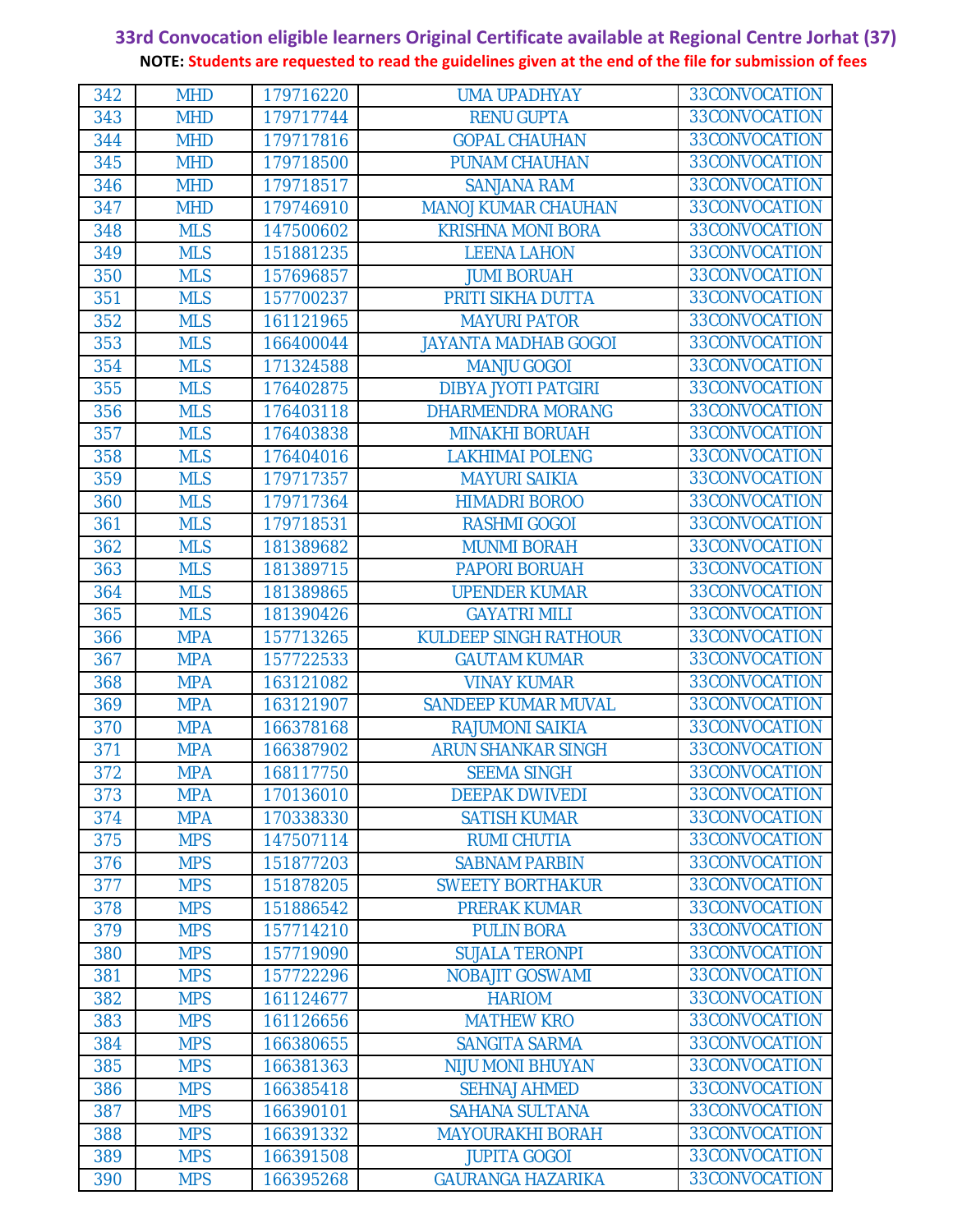| 391 | <b>MPS</b>  | 166395322 | <b>ANJALI BURAGOHAIN</b>      | 33CONVOCATION |  |
|-----|-------------|-----------|-------------------------------|---------------|--|
| 392 | <b>MPS</b>  | 166397523 | <b>KASHMIRI BORAH</b>         | 33CONVOCATION |  |
| 393 | <b>MPS</b>  | 168656520 | <b>ANGAD CHAUHAN</b>          | 33CONVOCATION |  |
| 394 | <b>MPS</b>  | 170338204 | <b>MUKESH KUMAR NAIN</b>      | 33CONVOCATION |  |
| 395 | <b>MPS</b>  | 171324334 | <b>MANJEET</b>                | 33CONVOCATION |  |
| 396 | <b>MPS</b>  | 171327140 | <b>PULINDRA DAS</b>           | 33CONVOCATION |  |
| 397 | <b>MSO</b>  | 143421015 | <b>MRINMOY BARUAH</b>         | 33CONVOCATION |  |
| 398 | <b>MSO</b>  | 150000372 | <b>NEHA DAS</b>               | 33CONVOCATION |  |
| 399 | <b>MSO</b>  | 151877909 | <b>MD SHARIFUL ISLAM</b>      | 33CONVOCATION |  |
| 400 | <b>MSO</b>  | 151886503 | <b>TAPTI BORAH</b>            | 33CONVOCATION |  |
| 401 | <b>MSO</b>  | 151888023 | <b>ABIDUR ROHMAN</b>          | 33CONVOCATION |  |
| 402 | <b>MSO</b>  | 157699891 | <b>TULIKA DEORI</b>           | 33CONVOCATION |  |
| 403 | <b>MSO</b>  | 157702230 | <b>GAYATRI DEVI</b>           | 33CONVOCATION |  |
| 404 | <b>MSO</b>  | 157702864 | <b>DEBASHISH SARKAR</b>       | 33CONVOCATION |  |
| 405 | <b>MSO</b>  | 157702896 | <b>GARGERINA GARGI</b>        | 33CONVOCATION |  |
| 406 | <b>MSO</b>  | 157703350 | <b>CYRIL KUJUR</b>            | 33CONVOCATION |  |
| 407 | <b>MSO</b>  | 157719550 | <b>KAMAL SARKAR</b>           | 33CONVOCATION |  |
| 408 | <b>MSO</b>  | 159726084 | <b>NASHIM BEGUM</b>           | 33CONVOCATION |  |
| 409 | <b>MSO</b>  | 166378627 | <b>AMULIA MINJ</b>            | 33CONVOCATION |  |
| 410 | <b>MSO</b>  | 166378634 | PHILOMINA OSGA                | 33CONVOCATION |  |
| 411 | <b>MSO</b>  | 166380694 | <b>DEBIKA DOLEY</b>           | 33CONVOCATION |  |
| 412 | <b>MSO</b>  | 166380956 | <b>PINKY KONWAR</b>           | 33CONVOCATION |  |
| 413 | <b>MSO</b>  | 166382182 | <b>SAMIKSHA NATH</b>          | 33CONVOCATION |  |
| 414 | <b>MSO</b>  | 166382706 | <b>SUSHANTA BHOWMIK</b>       | 33CONVOCATION |  |
| 415 | <b>MSO</b>  | 166383027 | <b>DHRUBAJYOTI GOGOI</b>      | 33CONVOCATION |  |
| 416 | <b>MSO</b>  | 166384280 | <b>KABERI LASKAR</b>          | 33CONVOCATION |  |
| 417 | <b>MSO</b>  | 166385955 | <b>SEWALI DOLEY</b>           | 33CONVOCATION |  |
| 418 | <b>MSO</b>  | 166388595 | <b>KAUSHIK NATH</b>           | 33CONVOCATION |  |
| 419 | <b>MSO</b>  | 166391278 | <b>KARABI HAZARIKA</b>        | 33CONVOCATION |  |
| 420 | <b>MSO</b>  | 166392990 | RAHUL JYOTI SHARMA            | 33CONVOCATION |  |
| 421 | <b>MSO</b>  | 166393264 | <b>RANJIT KONWAR</b>          | 33CONVOCATION |  |
| 422 | <b>MSO</b>  | 166393709 | <b>UDAVAT PRIYA PREMSINGH</b> | 33CONVOCATION |  |
| 423 | <b>MSO</b>  | 166396450 | <b>PRIYANKA SHEEL</b>         | 33CONVOCATION |  |
| 424 | <b>MSO</b>  | 166399914 | <b>HARISH CHANDRA YADAW</b>   | 33CONVOCATION |  |
| 425 | <b>MSO</b>  | 166399953 | <b>VINAY KUMAR RAI</b>        | 33CONVOCATION |  |
| 426 | <b>MSO</b>  | 171323848 | <b>MOHIT JAISWAL</b>          | 33CONVOCATION |  |
| 427 | <b>MSO</b>  | 171323973 | DAYANAND BASAVANT KUDACHI     | 33CONVOCATION |  |
| 428 | <b>MSO</b>  | 171326456 | <b>JYOTISHMA BORA</b>         | 33CONVOCATION |  |
| 429 | <b>MSO</b>  | 171326740 | <b>RUPSHREE SAIKIA</b>        | 33CONVOCATION |  |
| 430 | <b>MSO</b>  | 171326757 | <b>SHAHA NARGIS AHMED</b>     | 33CONVOCATION |  |
| 431 | <b>MSW</b>  | 147495668 | <b>DARPANA BARUAH</b>         | 33CONVOCATION |  |
| 432 | <b>MSW</b>  | 147506176 | NITASHREE GOGOI               | 33CONVOCATION |  |
| 433 | <b>MSW</b>  | 151882093 | RUPJYOTI BORAH SAIKIA         | 33CONVOCATION |  |
| 434 | <b>MSW</b>  | 151883063 | <b>PAREE GOGOI</b>            | 33CONVOCATION |  |
| 435 | <b>MSW</b>  | 157715466 | <b>BHAKTI PROVA BORA</b>      | 33CONVOCATION |  |
| 436 | <b>MSW</b>  | 161123761 | <b>PARIMITA DEKA</b>          | 33CONVOCATION |  |
| 437 | <b>MSW</b>  | 161124613 | <b>BARNALI BARUAH</b>         | 33CONVOCATION |  |
| 438 | <b>MSW</b>  | 163121272 | <b>KOYELY GHOSH</b>           | 33CONVOCATION |  |
| 439 | <b>MTTM</b> | 166382849 | <b>JYOTI MONI BORUAH</b>      | 33CONVOCATION |  |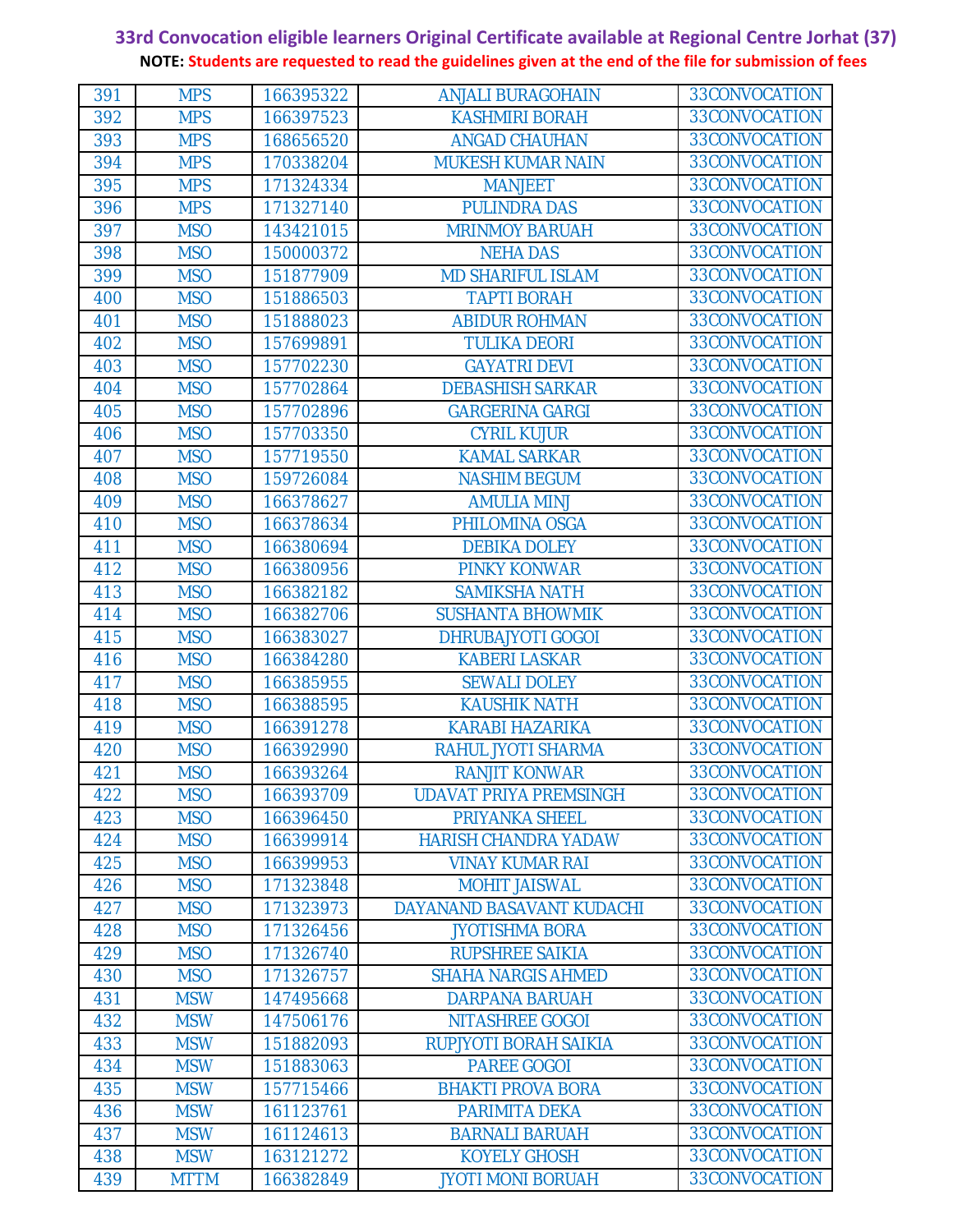| 440        | <b>PGDCJ</b>                   | 176405469              | <b>LALITA PATOWARY</b>                           | 33CONVOCATION                  |  |
|------------|--------------------------------|------------------------|--------------------------------------------------|--------------------------------|--|
| 441        | <b>PGDDM</b>                   | 157699140              | PARTHA PROTIM DEHINGIA                           | 33CONVOCATION                  |  |
| 442        | <b>PGDHE</b>                   | 166389336              | <b>SAIKIA PRARTHANA SUNIL</b>                    | 33CONVOCATION                  |  |
| 443        | <b>PGDHRM</b>                  | 151877432              | SAPTARISHI SARMA                                 | 33CONVOCATION                  |  |
| 444        | <b>PGDIBO</b>                  | 146602393              | <b>GEETA SINGH</b>                               | 33CONVOCATION                  |  |
| 445        | <b>PGDIBO</b>                  | 147506681              | <b>RITA PANDEY</b>                               | 33CONVOCATION                  |  |
| 446        | <b>PGDIBO</b>                  | 157697859              | <b>ROHIT RAWAT</b>                               | 33CONVOCATION                  |  |
| 447        | <b>PGDIBO</b>                  | 157702556              | <b>KHANJARI BORAH</b>                            | 33CONVOCATION                  |  |
| 448        | <b>PGDIBO</b>                  | 157702563              | <b>NAMRATA SAHOO</b>                             | 33CONVOCATION                  |  |
| 449        | <b>PGDIBO</b>                  | 157703264              | <b>TANMOY DAS</b>                                | 33CONVOCATION                  |  |
| 450        | <b>PGDIBO</b>                  | 157712059              | <b>GOUREE PROBHA RABHA</b>                       | 33CONVOCATION                  |  |
| 451        | <b>PGDIBO</b>                  | 161119453              | <b>SUBASONA BORUAH</b>                           | 33CONVOCATION                  |  |
| 452        | <b>PGDIBO</b>                  | 166381260              | <b>REKHA SHARMA</b>                              | 33CONVOCATION                  |  |
| 453        | <b>PGDIBO</b>                  | 166382286              | <b>BHARGAB KR.NATH</b>                           | 33CONVOCATION                  |  |
| 454        | <b>PGDIBO</b>                  | 166383589              | <b>KUNAL SINGH</b>                               | 33CONVOCATION                  |  |
| 455        | <b>PGDIBO</b>                  | 166384147              | <b>MONIKA DEVI</b>                               | 33CONVOCATION                  |  |
| 456        | <b>PGDIBO</b>                  | 166384390              | <b>NILUTPAL BARUAH</b>                           | 33CONVOCATION                  |  |
| 457        | <b>PGDIBO</b>                  | 166392413              | <b>GOPAL KHATIWORA</b>                           | 33CONVOCATION                  |  |
| 458        | <b>PGDIBO</b>                  | 166392739              | <b>JAYANTHI THAPA</b>                            | 33CONVOCATION                  |  |
| 459        | <b>PGDIBO</b>                  | 166395282              | <b>DEEP JYOTI BARMAN</b>                         | 33CONVOCATION                  |  |
| 460        | <b>PGDIBO</b>                  | 166396830              | <b>DEBASISH DUWARAH</b>                          | 33CONVOCATION                  |  |
| 461        | <b>PGDIBO</b>                  | 166399179              | <b>TULIKA SARMAH</b>                             | 33CONVOCATION                  |  |
| 462        | <b>PGDIBO</b>                  | 166400005              | <b>JEENA JAIN</b>                                | 33CONVOCATION                  |  |
| 463        | <b>PGDIBO</b>                  | 171326732              | PARAMITA ROY                                     | 33CONVOCATION                  |  |
| 464        | <b>PGDIBO</b>                  | 171327465              | <b>SWEETY KOCH</b>                               | 33CONVOCATION                  |  |
| 465        | <b>PGDIBO</b>                  | 171328507              | PRIYANKA CHAUHAN                                 | 33CONVOCATION                  |  |
| 466        | <b>PGDIBO</b>                  | 176402718              | <b>SUMAN SAHA</b>                                | 33CONVOCATION                  |  |
| 467        | <b>PGDIBO</b>                  | 176405483              | <b>ANKIT JAIN</b>                                | 33CONVOCATION                  |  |
| 468        | <b>PGDIBO</b>                  | 176407527              | <b>DEEP SARAN KOUR</b>                           | 33CONVOCATION<br>33CONVOCATION |  |
| 469        | <b>PGDIBO</b><br><b>PGDIBO</b> | 176409695<br>177179064 | <b>SUMITRA ROY</b><br><b>TANUSHREE UPADHYAYA</b> | 33CONVOCATION                  |  |
| 470<br>471 | <b>PGDIBO</b>                  | 177179286              | <b>MONIKA SAIKIA</b>                             | 33CONVOCATION                  |  |
| 472        | <b>PGDIBO</b>                  | 177179791              | <b>RASHMI REKHA BORA</b>                         | 33CONVOCATION                  |  |
| 473        | <b>PGDIBO</b>                  | 177291913              | <b>NAZBEEN KHATOON</b>                           | 33CONVOCATION                  |  |
| 474        | <b>PGDIBO</b>                  | 177291977              | POOJA CHAUHAN                                    | 33CONVOCATION                  |  |
| 475        | <b>PGDIBO</b>                  | 177292391              | <b>BEAUTI BISWAS</b>                             | 33CONVOCATION                  |  |
| 476        | <b>PGDIBO</b>                  | 177292700              | <b>DIPIKA DAS</b>                                | 33CONVOCATION                  |  |
| 477        | <b>PGDIBO</b>                  | 177292771              | PRITAM ROY                                       | 33CONVOCATION                  |  |
| 478        | <b>PGDIBO</b>                  | 177292796              | <b>RAJESH ACHARJEE</b>                           | 33CONVOCATION                  |  |
| 479        | <b>PGDIBO</b>                  | 177292804              | <b>SHIVA DAS</b>                                 | 33CONVOCATION                  |  |
| 480        | <b>PGDIBO</b>                  | 177292836              | <b>RAKESH KUMAR SAHU</b>                         | 33CONVOCATION                  |  |
| 481        | <b>PGDIBO</b>                  | 177293118              | <b>MANPREET KAUR</b>                             | 33CONVOCATION                  |  |
| 482        | <b>PGDIBO</b>                  | 177293125              | <b>ADITYA TAPARIA</b>                            | 33CONVOCATION                  |  |
| 483        | <b>PGDIBO</b>                  | 177293132              | PRIYANKA AGARWALA                                | 33CONVOCATION                  |  |
| 484        | <b>PGDIBO</b>                  | 177293308              | <b>VICKY VINCENT SANGMA</b>                      | 33CONVOCATION                  |  |
| 485        | <b>PGDIBO</b>                  | 177293386              | <b>MD SAIFUL HOQUE</b>                           | 33CONVOCATION                  |  |
| 486        | <b>PGDIBO</b>                  | 177293393              | <b>IBRAHIM ALI</b>                               | 33CONVOCATION                  |  |
| 487        | <b>PGDIBO</b>                  | 177293433              | <b>SHEILY DEB NATH</b>                           | 33CONVOCATION                  |  |
| 488        | <b>PGDIBO</b>                  | 177293440              | <b>SUSMITA KEMPRAI</b>                           | 33CONVOCATION                  |  |
|            |                                |                        |                                                  |                                |  |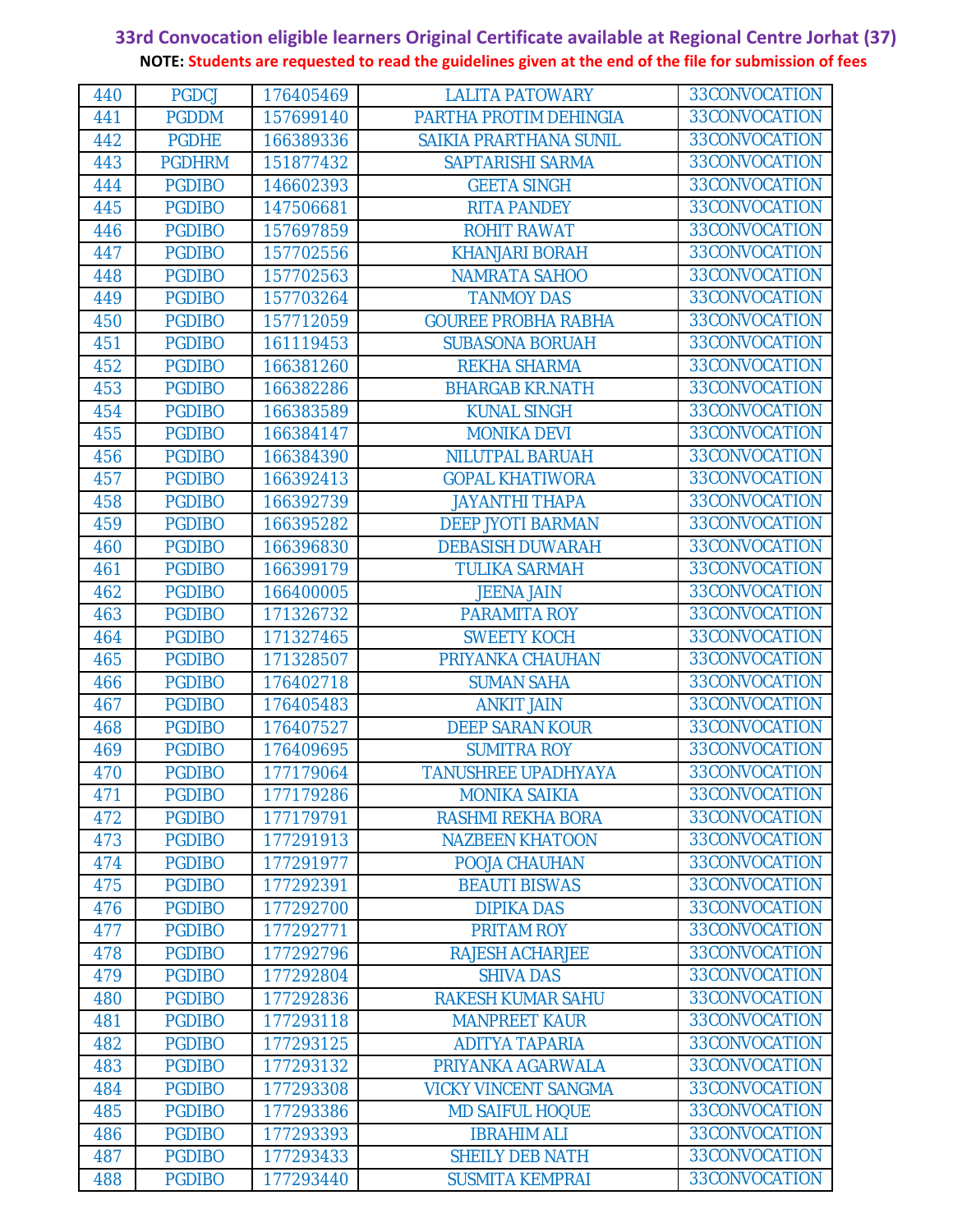| 489        | <b>PGDIBO</b>                  | 177293569              | <b>SUNU CHANDA</b>                          | 33CONVOCATION                  |  |
|------------|--------------------------------|------------------------|---------------------------------------------|--------------------------------|--|
| 490        | <b>PGDIBO</b>                  | 177293630              | <b>BISWAJIT PAUL</b>                        | 33CONVOCATION                  |  |
| 491        | <b>PGDIBO</b>                  | 177294180              | <b>PRANJAL KAR</b>                          | 33CONVOCATION                  |  |
| 492        | <b>PGDIBO</b>                  | 177415573              | <b>VIKASH KARNANI</b>                       | 33CONVOCATION                  |  |
| 493        | <b>PGDIBO</b>                  | 177415985              | <b>BENU GOPAL DAS</b>                       | 33CONVOCATION                  |  |
| 494        | <b>PGDIBO</b>                  | 177415992              | RIMPI PURKAYASTHA                           | 33CONVOCATION                  |  |
| 495        | <b>PGDIBO</b>                  | 177416006              | <b>SANGYE DOLMA</b>                         | 33CONVOCATION                  |  |
| 496        | <b>PGDIBO</b>                  | 177416156              | <b>SUJIT DHAR</b>                           | 33CONVOCATION                  |  |
| 497        | <b>PGDIBO</b>                  | 177416392              | <b>RIKU DEY</b>                             | 33CONVOCATION                  |  |
| 498        | <b>PGDIBO</b>                  | 177416909              | <b>MACKLIN ROZARIO</b>                      | 33CONVOCATION                  |  |
| 499        | <b>PGDIBO</b>                  | 177417030              | <b>CHINKY KHANDELIYA</b>                    | 33CONVOCATION                  |  |
| 500        | <b>PGDIBO</b>                  | 177417086              | <b>MRIGENDRA BORAH</b>                      | 33CONVOCATION                  |  |
| 501        | <b>PGDIBO</b>                  | 177417158              | <b>PRASHANT PRASAD</b>                      | 33CONVOCATION                  |  |
| 502        | <b>PGDIBO</b>                  | 177417244              | <b>SHEETAL SARDA</b>                        | 33CONVOCATION                  |  |
| 503        | <b>PGDIBO</b>                  | 177417402              | <b>JYOTI GUPTA</b>                          | 33CONVOCATION                  |  |
| 504        | <b>PGDIBO</b>                  | 177417410              | YASHMIN SHAH                                | 33CONVOCATION                  |  |
| 505        | <b>PGDIBO</b>                  | 177417506              | <b>SOMA GUHA</b>                            | 33CONVOCATION                  |  |
| 506        | <b>PGDIBO</b>                  | 177417584              | <b>KALPITA CHAKRABORTY</b>                  | 33CONVOCATION                  |  |
| 507        | <b>PGDIBO</b>                  | 177417710              | <b>HIMASISH DEY</b>                         | 33CONVOCATION                  |  |
| 508        | <b>PGDIBO</b>                  | 177417774              | <b>SANGITA BARUAH</b>                       | 33CONVOCATION                  |  |
| 509        | <b>PGDIBO</b>                  | 177417807              | <b>RAHUL MISRA</b>                          | 33CONVOCATION                  |  |
| 510        | <b>PGDIBO</b>                  | 177937949              | <b>BIKASH GUPTA</b>                         | 33CONVOCATION                  |  |
| 511        | <b>PGDIBO</b>                  | 179716878              | <b>GAUTAM DAS</b>                           | 33CONVOCATION                  |  |
| 512        | <b>PGDIBO</b>                  | 181382135              | <b>DHRITIRAJ NATH</b>                       | 33CONVOCATION<br>33CONVOCATION |  |
| 513        | <b>PGDIBO</b>                  | 181382292              | POOJA BIHANI                                | 33CONVOCATION                  |  |
| 514<br>515 | <b>PGDIBO</b><br><b>PGDIBO</b> | 181382658              | <b>RITESH BHARTI</b><br><b>GUDDU KUMARI</b> | 33CONVOCATION                  |  |
| 516        | <b>PGDIBO</b>                  | 181386211<br>181388025 | MONISHA CHANGKAKOTY                         | 33CONVOCATION                  |  |
| 517        | <b>PGDIBO</b>                  | 181388032              | <b>AMIT MUKHIAR</b>                         | 33CONVOCATION                  |  |
| 518        | <b>PGDIBO</b>                  | 181389518              | <b>KESHAB BORAH</b>                         | 33CONVOCATION                  |  |
| 519        | <b>PGDIBO</b>                  | 181389779              | <b>FAKHRUL ISLAM LASKAR</b>                 | 33CONVOCATION                  |  |
| 520        | <b>PGDIBO</b>                  | 181390021              | <b>LAKHYAJIT BORAH</b>                      | 33CONVOCATION                  |  |
| 521        | <b>PGDIBO</b>                  | 181390315              | <b>MEHNAZ BEGUM</b>                         | 33CONVOCATION                  |  |
| 522        | <b>PGDIM</b>                   | 143425771              | SIDDHARTHA CHAKRADHAR                       | 33CONVOCATION                  |  |
| 523        | <b>PGDIPR</b>                  | 168117244              | <b>FARHA HUSSAIN</b>                        | 33CONVOCATION                  |  |
| 524        | <b>PGDOM</b>                   | 166376970              | <b>DIBYAJYOTI DUTTA</b>                     | 33CONVOCATION                  |  |
| 525        | <b>PGDRD</b>                   | 159726608              | <b>SHIV MOHAN MISRA</b>                     | 33CONVOCATION                  |  |
| 526        | <b>PGDRD</b>                   | 166378602              | <b>SUVANSU BORAH</b>                        | 33CONVOCATION                  |  |
| 527        | <b>PGDRD</b>                   | 181387507              | <b>MRS RUMI DUTTA KEOT</b>                  | 33CONVOCATION                  |  |
| 528        | <b>PGDSLM</b>                  | 171324398              | <b>SUMITA SHARMA</b>                        | 33CONVOCATION                  |  |
| 529        | <b>PGDSLM</b>                  | 181388175              | <b>MADHAVI SARKAR TAMULI</b>                | 33CONVOCATION                  |  |
| 530        | <b>PGDT</b>                    | 181384153              | <b>ARUN SHANKAR SINGH</b>                   | 33CONVOCATION                  |  |
| 531        | BA(MAJ)EEG                     | 166381087              | <b>AJIT RONGPI</b>                          | 33CONVOCATION                  |  |
| 532        | BA(MAJ)EEG                     | 166391980              | <b>SANGEETA MITRA</b>                       | 33CONVOCATION                  |  |
| 533        | BA(MAJ)EHD                     | 147500420              | <b>SATWINDER KAUR</b>                       | 33CONVOCATION                  |  |
| 534        | BA(MAJ)EHD                     | 157698187              | PRIYANKA MANDAL                             | 33CONVOCATION                  |  |
| 535        | BA(MAJ)EHD                     | 157698961              | <b>ASTAK ANSARI</b>                         | 33CONVOCATION                  |  |
| 536        | BA(MAJ)EHD                     | 161119819              | <b>NEHA SINGH</b>                           | 33CONVOCATION                  |  |
| 537        | BA(MAJ)EHD                     | 161121958              | <b>ANITA TIRKEY</b>                         | 33CONVOCATION                  |  |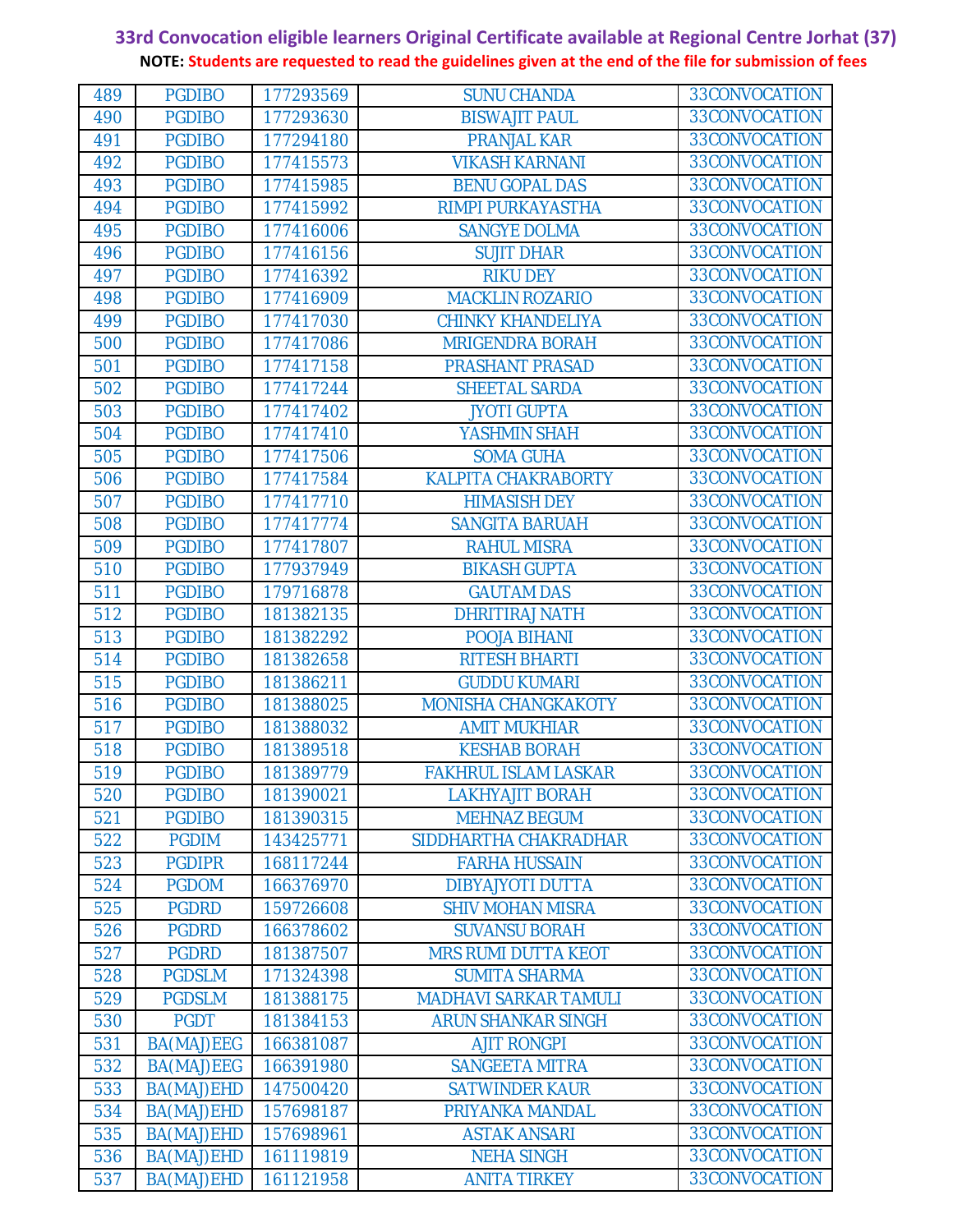| 538 | BA(MAJ)EHD   | 161124487 | <b>HUSNARA BEGUM</b>           | 33CONVOCATION |  |
|-----|--------------|-----------|--------------------------------|---------------|--|
| 539 | BA(MAJ)EHD   | 166379200 | <b>MADHUSUDAN CHAUHAN</b>      | 33CONVOCATION |  |
| 540 | BA(MAJ)EHD   | 166390290 | PRIYANKA PANDEY                | 33CONVOCATION |  |
| 541 | BA(MAJ)EHI   | 147499902 | <b>DIPAK GOENKA</b>            | 33CONVOCATION |  |
| 542 | BA(MAJ)EPA   | 143425718 | <b>HARIT JYOTI BORAH</b>       | 33CONVOCATION |  |
| 543 | BA(MAJ)EPS   | 137402041 | <b>MARIAM BHENGRA</b>          | 33CONVOCATION |  |
| 544 | BA(MAJ)EPS   | 157701357 | <b>KISHOR KUMAR DAS</b>        | 33CONVOCATION |  |
| 545 | BA(MAJ)ESO   | 166376229 | <b>MERINA GURUNG</b>           | 33CONVOCATION |  |
| 546 | BA(MAJ)ESO   | 166376472 | <b>SALBINA TIRKEY</b>          | 33CONVOCATION |  |
| 547 | BA(MAJ)ESO   | 166387056 | <b>MOONMI BORAH</b>            | 33CONVOCATION |  |
| 548 | BA(MAJ)ESO   | 166388818 | PREITY AGARWALLA               | 33CONVOCATION |  |
| 549 | BA(MAJ)ESO   | 166390015 | <b>NABANITA GHOSH</b>          | 33CONVOCATION |  |
| 550 | BA(ORD)      | 151878900 | <b>KANGKAN JYOTI NATH</b>      | 33CONVOCATION |  |
| 551 | BA(ORD)      | 151879128 | <b>SIMASHREE BORA</b>          | 33CONVOCATION |  |
| 552 | BA(ORD)      | 157698639 | <b>GOPAL UPADHYAY</b>          | 33CONVOCATION |  |
| 553 | BA(ORD)      | 157714321 | <b>DINANATH SINGH</b>          | 33CONVOCATION |  |
| 554 | BA(ORD)      | 157723930 | <b>SARIK AHMED</b>             | 33CONVOCATION |  |
| 555 | BA(ORD)      | 158190440 | <b>VIJAY KUMAR</b>             | 33CONVOCATION |  |
| 556 | BA(ORD)      | 166376007 | <b>RAHUL SHARMA</b>            | 33CONVOCATION |  |
| 557 | BA(ORD)      | 166381009 | REFA TAMANNA HUSSAIN           | 33CONVOCATION |  |
| 558 | BA(ORD)      | 166387174 | <b>DIPA KUMARI</b>             | 33CONVOCATION |  |
| 559 | BA(ORD)      | 166395078 | <b>ISHWAR SINGH</b>            | 33CONVOCATION |  |
| 560 | BA(ORD)      | 168656806 | <b>JAIPAL SINGHAL</b>          | 33CONVOCATION |  |
| 561 | BA(ORD)      | W11589149 | <b>ABHAY SHANKAR PANDEY</b>    | 33CONVOCATION |  |
| 562 | <b>BCOM</b>  | 143425700 | <b>VINITA DADHICH</b>          | 33CONVOCATION |  |
| 563 | <b>BCOM</b>  | 166380884 | <b>SHATRUGHAN THAKUR</b>       | 33CONVOCATION |  |
| 564 | <b>BCOM</b>  | 166383191 | <b>MADHU</b>                   | 33CONVOCATION |  |
| 565 | <b>BLIS</b>  | 176405000 | POOJA CHONA                    | 33CONVOCATION |  |
| 566 | <b>BLIS</b>  | 177291637 | <b>NABANITA DUTTA</b>          | 33CONVOCATION |  |
| 567 | <b>BLIS</b>  | 177294940 | <b>TULAN KUMAL</b>             | 33CONVOCATION |  |
| 568 | <b>BLIS</b>  | 177418199 | <b>DEEPA BORMAN</b>            | 33CONVOCATION |  |
| 569 | <b>BLIS</b>  | 188450269 | <b>PINKI SINGH</b>             | 33CONVOCATION |  |
| 570 | <b>BLIS</b>  | 188450466 | PRIYANKA SINGH                 | 33CONVOCATION |  |
| 571 | <b>BLIS</b>  | 188451056 | <b>IKBAL HASSAN</b>            | 33CONVOCATION |  |
| 572 | <b>BLIS</b>  | 188451619 | <b>NAYANMONI BHATTACHARJEE</b> | 33CONVOCATION |  |
| 573 | <b>BSCAS</b> | W11569803 | <b>SWATANTRA KUMAR BAJPAI</b>  | 33CONVOCATION |  |
| 574 | <b>BSCAS</b> | W11580876 | RAJENDRA SINGH FHARTIYAL       | 33CONVOCATION |  |
| 575 | <b>BSCAS</b> | W11590906 | <b>DIGAMBAR PATEL</b>          | 33CONVOCATION |  |
| 576 | <b>BSCAS</b> | W11592946 | <b>JIJI KP</b>                 | 33CONVOCATION |  |
| 577 | <b>BTS</b>   | 161125608 | <b>ANUP JYOTI GAYAN</b>        | 33CONVOCATION |  |
| 578 | <b>MAH</b>   | 125629124 | <b>ANOOPS</b>                  | 33CONVOCATION |  |
| 579 | <b>MAH</b>   | 166377808 | <b>JUNU RAI</b>                | 33CONVOCATION |  |
| 580 | <b>MAH</b>   | 166391031 | <b>RASHMITA BORA</b>           | 33CONVOCATION |  |
| 581 | <b>MAH</b>   | 168118601 | PIBI DUTTA                     | 33CONVOCATION |  |
| 582 | <b>MAH</b>   | 168656250 | <b>SUKANYA SINGHA</b>          | 33CONVOCATION |  |
| 583 | <b>MAH</b>   | 171324359 | <b>HEMANT SHARMA</b>           | 33CONVOCATION |  |
| 584 | <b>MAH</b>   | 176408837 | NIRMAL KUMAR SHARMA            | 33CONVOCATION |  |
| 585 | <b>MAH</b>   | 177179215 | <b>MANOJ BORA</b>              | 33CONVOCATION |  |
| 586 | <b>MAH</b>   | 177179380 | <b>MOMI HAZARIKA</b>           | 33CONVOCATION |  |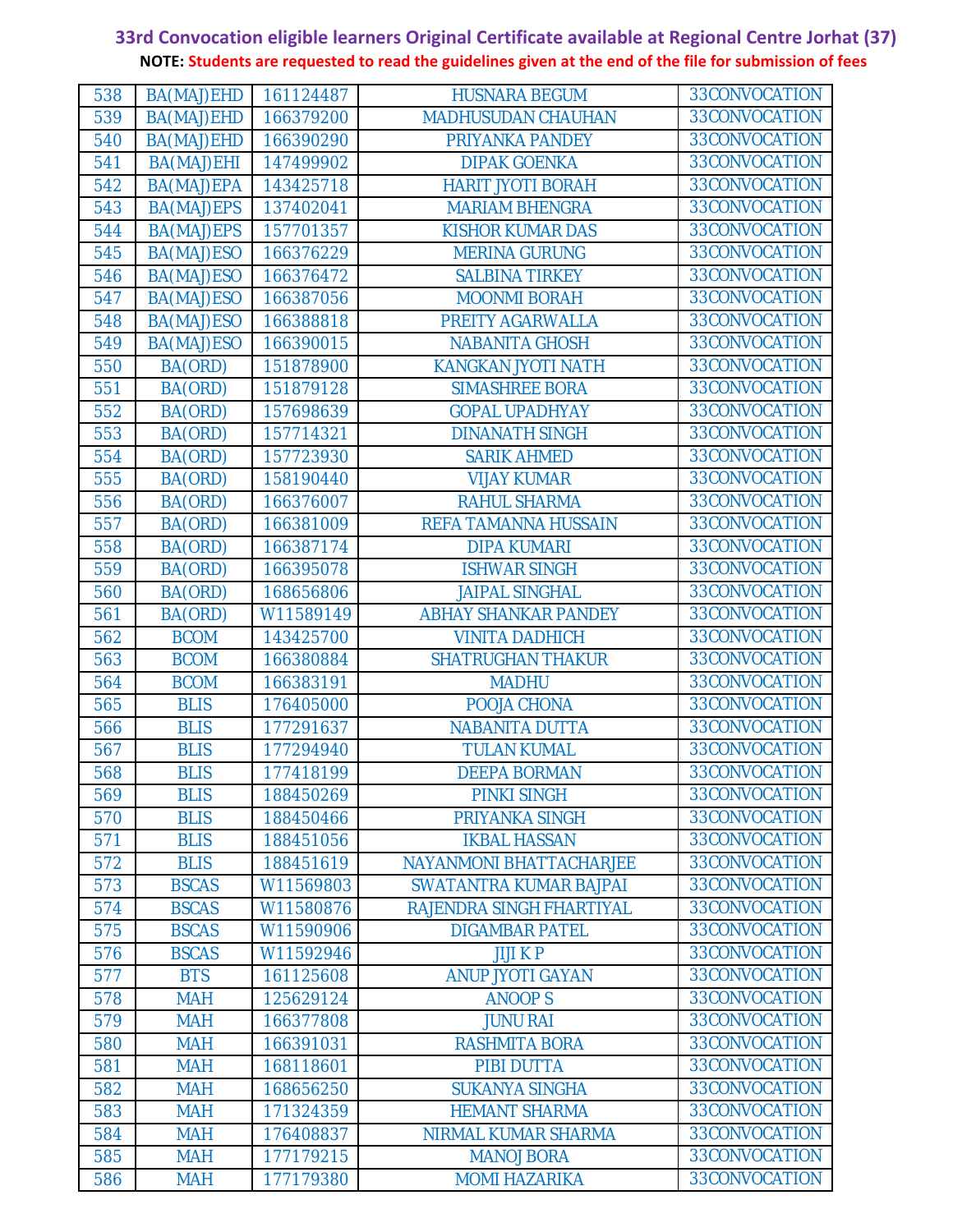| 587        | <b>MAH</b>                | 179717887              | <b>KIRAN CHAUHAN</b>                 | 33CONVOCATION                  |
|------------|---------------------------|------------------------|--------------------------------------|--------------------------------|
| 588        | <b>MAH</b>                | 179746888              | <b>SURESH AIND</b>                   | 33CONVOCATION                  |
| 589        | <b>MBADMM</b>             | 183857173              | <b>PALLAB KONWAR</b>                 | 33CONVOCATION                  |
| 590        | <b>MCOM</b>               | 147508639              | <b>BIDYA DINDAYAL GUPTA</b>          | 33CONVOCATION                  |
| 591        | <b>MCOM</b>               | 157703952              | <b>KAMAL LOCHAN DAS</b>              | 33CONVOCATION                  |
| 592        | <b>MCOM</b>               | 157716371              | <b>SAURAV CHATTERJEE</b>             | 33CONVOCATION                  |
| 593        | <b>MCOM</b>               | 161119453              | <b>SUBASONA BORUAH</b>               | 33CONVOCATION                  |
| 594        | <b>MCOM</b>               | 161124527              | <b>JAKIR HUSSAIN</b>                 | 33CONVOCATION                  |
| 595        | <b>MCOM</b>               | 166377110              | <b>RAJAT NANDI</b>                   | 33CONVOCATION                  |
| 596        | <b>MCOM</b>               | 166377370              | <b>TAUHEED BASHER</b>                | 33CONVOCATION                  |
| 597        | <b>MCOM</b>               | 166378476              | <b>BIKASH BORAIK</b>                 | 33CONVOCATION                  |
| 598        | <b>MCOM</b>               | 166382293              | <b>PAPPU KISSAN</b>                  | 33CONVOCATION                  |
| 599        | <b>MCOM</b>               | 166382863              | <b>RAJEEB DEY</b>                    | 33CONVOCATION                  |
| 600        | <b>MCOM</b>               | 166392413              | <b>GOPAL KHATIWORA</b>               | 33CONVOCATION                  |
| 601        | <b>MCOM</b>               | 166396933              | PRIYANKA GUPTA                       | 33CONVOCATION                  |
| 602        | <b>MCOM</b>               | 171325519              | <b>ANKITA SAHA</b>                   | 33CONVOCATION                  |
| 603        | <b>MCOM</b>               | 171327465              | <b>SWEETY KOCH</b>                   | 33CONVOCATION                  |
| 604        | <b>MCOM</b>               | 176407580              | <b>NABARUN PAUL</b>                  | 33CONVOCATION                  |
| 605        | <b>MCOM</b>               | 176409695              | <b>SUMITRA ROY</b>                   | 33CONVOCATION                  |
| 606        | <b>MCOM</b>               | 177291913              | <b>NAZBEEN KHATOON</b>               | 33CONVOCATION                  |
| 607        | <b>MCOM</b>               | 177292044              | <b>SABINA BEGUM</b>                  | 33CONVOCATION                  |
| 608        | <b>MCOM</b>               | 177292360              | <b>JAHNU PRATIM GOGOI</b>            | 33CONVOCATION                  |
| 609        | <b>MCOM</b>               | 177292391              | <b>BEAUTI BISWAS</b>                 | 33CONVOCATION                  |
| 610        | <b>MCOM</b>               | 177292456              | <b>RANJIT BURAGOHAIN</b>             | 33CONVOCATION                  |
| 611        | <b>MCOM</b>               | 177292528              | <b>KAUSHIK NANDY</b>                 | 33CONVOCATION                  |
| 612        | <b>MCOM</b>               | 177292574              | <b>BISWAJIT DOLEY</b>                | 33CONVOCATION                  |
| 613        | <b>MCOM</b>               | 177293078              | <b>TULAN SONOWAL</b>                 | 33CONVOCATION                  |
| 614        | <b>MCOM</b>               | 177293189              | <b>DHRUBAJIT BORAH</b>               | 33CONVOCATION                  |
| 615        | <b>MCOM</b>               | 177293308              | <b>VICKY VINCENT SANGMA</b>          | 33CONVOCATION                  |
| 616        | <b>MCOM</b>               | 177416077              | <b>RAJESH SONOWAL</b>                | 33CONVOCATION                  |
| 617        | <b>MCOM</b>               | 177416392              | <b>RIKU DEY</b>                      | 33CONVOCATION                  |
| 618        | <b>MCOM</b>               | 177416909              | <b>MACKLIN ROZARIO</b>               | 33CONVOCATION<br>33CONVOCATION |
| 619        | <b>MCOM</b>               | 177417165              | <b>PULAK SAIKIA</b>                  | 33CONVOCATION                  |
| 620        | <b>MCOM</b>               | 177937949              | <b>BIKASH GUPTA</b>                  | 33CONVOCATION                  |
| 621        | <b>MCOM</b><br><b>MEC</b> | 177938110              | <b>BADAN DAS</b>                     | 33CONVOCATION                  |
| 622<br>623 | <b>MEG</b>                | 166393690<br>147498663 | <b>JAGDISH</b><br><b>SAKET KHARE</b> | 33CONVOCATION                  |
| 624        | <b>MEG</b>                | 147506420              | <b>RANI RAJGORIKAPURI</b>            | 33CONVOCATION                  |
| 625        | <b>MEG</b>                | 147509401              | <b>SHARIFA BEGUM</b>                 | 33CONVOCATION                  |
| 626        | <b>MEG</b>                | 151882402              | <b>AYESHA BEGUM</b>                  | 33CONVOCATION                  |
| 627        | <b>MEG</b>                | 151886692              | <b>SUMI SHARMA</b>                   | 33CONVOCATION                  |
| 628        | <b>MEG</b>                | 157712027              | <b>MANISA DEVI</b>                   | 33CONVOCATION                  |
| 629        | <b>MEG</b>                | 166377245              | <b>ROHANPAL SINGH</b>                | 33CONVOCATION                  |
| 630        | <b>MEG</b>                | 166381632              | <b>NAZISH JAHAN</b>                  | 33CONVOCATION                  |
| 631        | <b>MEG</b>                | 168117086              | <b>BEDANTA NATH</b>                  | 33CONVOCATION                  |
| 632        | <b>MEG</b>                | 176408321              | <b>NEHA GULATI</b>                   | 33CONVOCATION                  |
| 633        | <b>MEG</b>                | 176408418              | <b>ANITA NAURIYAL</b>                | 33CONVOCATION                  |
| 634        | <b>MEG</b>                | 177414905              | <b>SUBRATA BISWAS</b>                | 33CONVOCATION                  |
| 635        | <b>MEG</b>                | 177414983              | <b>BASANTA KUMAR CHAKMA</b>          | 33CONVOCATION                  |
|            |                           |                        |                                      |                                |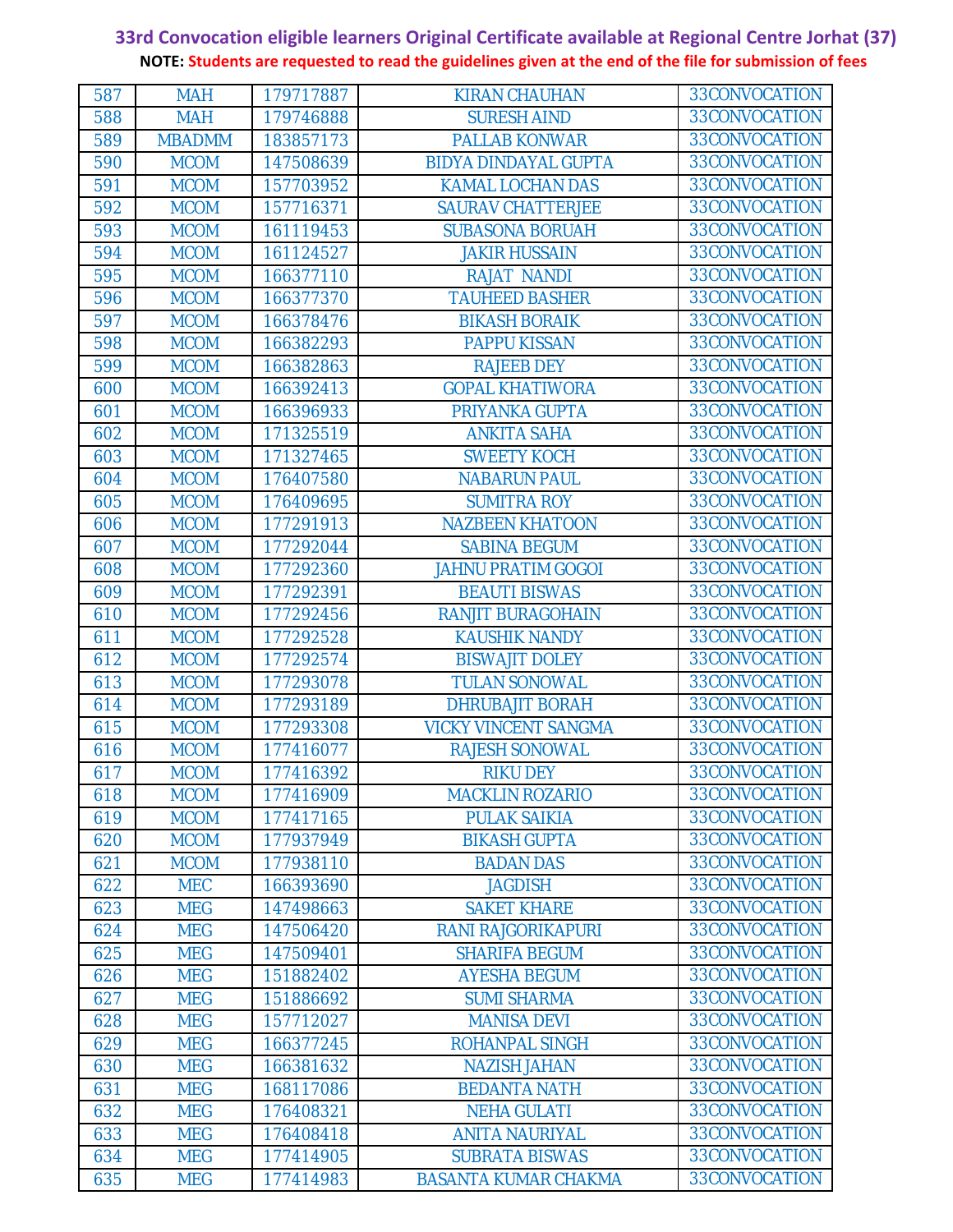| 636 | <b>MHD</b> | 157715140 | <b>ANJALI INDUWAR</b>      | 33CONVOCATION |
|-----|------------|-----------|----------------------------|---------------|
| 637 | <b>MHD</b> | 161119374 | <b>GAURAV UTTAM</b>        | 33CONVOCATION |
| 638 | <b>MHD</b> | 176403520 | <b>ROMA THAPA</b>          | 33CONVOCATION |
| 639 | <b>MLS</b> | 147497163 | <b>MOUSUMI GOGOI</b>       | 33CONVOCATION |
| 640 | <b>MLS</b> | 157697755 | <b>NIHARIKA BORAH</b>      | 33CONVOCATION |
| 641 | <b>MLS</b> | 157697762 | PORISMITA BORA             | 33CONVOCATION |
| 642 | <b>MLS</b> | 176402757 | <b>BONTI DAS</b>           | 33CONVOCATION |
| 643 | <b>MLS</b> | 176404159 | <b>MUNU DEURI</b>          | 33CONVOCATION |
| 644 | <b>MLS</b> | 176404474 | <b>JYOTI KALITA</b>        | 33CONVOCATION |
| 645 | <b>MLS</b> | 177180280 | <b>JYOTIKA BURAGOHAIN</b>  | 33CONVOCATION |
| 646 | <b>MLS</b> | 177294919 | <b>DHIREN NARAH</b>        | 33CONVOCATION |
| 647 | <b>MLS</b> | 181389604 | <b>SWAPNA KULI</b>         | 33CONVOCATION |
| 648 | <b>MLS</b> | 181390433 | PIMPI HAZARIKA             | 33CONVOCATION |
| 649 | <b>MLS</b> | 181390472 | SWABNAM BORPATRA GOHAIN    | 33CONVOCATION |
| 650 | <b>MLS</b> | 186809385 | <b>HEMA KUMARI PEGU</b>    | 33CONVOCATION |
| 651 | <b>MLS</b> | 188454449 | <b>MOUCHUMI CHUTIA</b>     | 33CONVOCATION |
| 652 | <b>MPA</b> | 161119145 | <b>MEDARI VIJAY KUMAR</b>  | 33CONVOCATION |
| 653 | <b>MPA</b> | 168118823 | <b>RAM NARAYAN TIWARI</b>  | 33CONVOCATION |
| 654 | <b>MPA</b> | 170338440 | <b>SAURAV BARUAH</b>       | 33CONVOCATION |
| 655 | <b>MPA</b> | 176403710 | <b>SANDEEP KUMAR</b>       | 33CONVOCATION |
| 656 | <b>MPS</b> | 157715197 | <b>DHIRENDRA NEWAR</b>     | 33CONVOCATION |
| 657 | <b>MPS</b> | 161121094 | PARTHA PRATIM GOGOI        | 33CONVOCATION |
| 658 | <b>MPS</b> | 166396300 | <b>RAKHI MONI DUTTA</b>    | 33CONVOCATION |
| 659 | <b>MPS</b> | 168117925 | <b>GANGOTRI GOGOI</b>      | 33CONVOCATION |
| 660 | <b>MPS</b> | 176407620 | <b>GAURI SONOWAL</b>       | 33CONVOCATION |
| 661 | <b>MPS</b> | 177178048 | <b>DULUMONI SHARMA</b>     | 33CONVOCATION |
| 662 | <b>MPS</b> | 177418601 | <b>VINOD KUMAR CHETRY</b>  | 33CONVOCATION |
| 663 | <b>MPS</b> | 177934570 | <b>OSI TATE</b>            | 33CONVOCATION |
| 664 | <b>MSO</b> | 147499941 | <b>VALERIUS KERKETTA</b>   | 33CONVOCATION |
| 665 | <b>MSO</b> | 151886495 | RASHMITA KALITA            | 33CONVOCATION |
| 666 | <b>MSO</b> | 163121700 | <b>IMRAN HUSSAIN</b>       | 33CONVOCATION |
| 667 | <b>MSO</b> | 166378057 | POOJA HAZARIKA             | 33CONVOCATION |
| 668 | <b>MSO</b> | 166378064 | <b>MD WASIM AKBAR</b>      | 33CONVOCATION |
| 669 | <b>MSO</b> | 166386940 | PRIYA ROY                  | 33CONVOCATION |
| 670 | <b>MSO</b> | 166386964 | <b>JITENDRA KUMAR</b>      | 33CONVOCATION |
| 671 | <b>MSO</b> | 166391894 | <b>SONSITA SARMAH</b>      | 33CONVOCATION |
| 672 | <b>MSO</b> | 166393121 | <b>DHANASMITA DEVI</b>     | 33CONVOCATION |
| 673 | <b>MSO</b> | 170339578 | <b>HEBJUN NEHAR</b>        | 33CONVOCATION |
| 674 | <b>MSO</b> | 171323000 | <b>DUSMANTA BORA</b>       | 33CONVOCATION |
| 675 | <b>MSO</b> | 175631147 | <b>SANDEEP SATI</b>        | 33CONVOCATION |
| 676 | <b>MSO</b> | 176404640 | <b>RUPAM SHARMA</b>        | 33CONVOCATION |
| 677 | <b>MSO</b> | 176408052 | PRARTHANA BORAH            | 33CONVOCATION |
| 678 | <b>MSO</b> | 176408170 | SOPHIAMMA CJ               | 33CONVOCATION |
| 679 | <b>MSO</b> | 177176811 | <b>JITUMONI BORDOLOI</b>   | 33CONVOCATION |
| 680 | <b>MSO</b> | 177178474 | <b>SUCHITRA DAS</b>        | 33CONVOCATION |
| 681 | <b>MSO</b> | 177291859 | PRIYANKA GOGOI             | 33CONVOCATION |
| 682 | <b>MSO</b> | 177294173 | <b>KAKOLI BUJOR BORUAH</b> | 33CONVOCATION |
| 683 | <b>MSO</b> | 177294260 | <b>MARYKUTTY GEORGE</b>    | 33CONVOCATION |
| 684 | <b>MSO</b> | 177294403 | <b>PUJA KUMARI SINGH</b>   | 33CONVOCATION |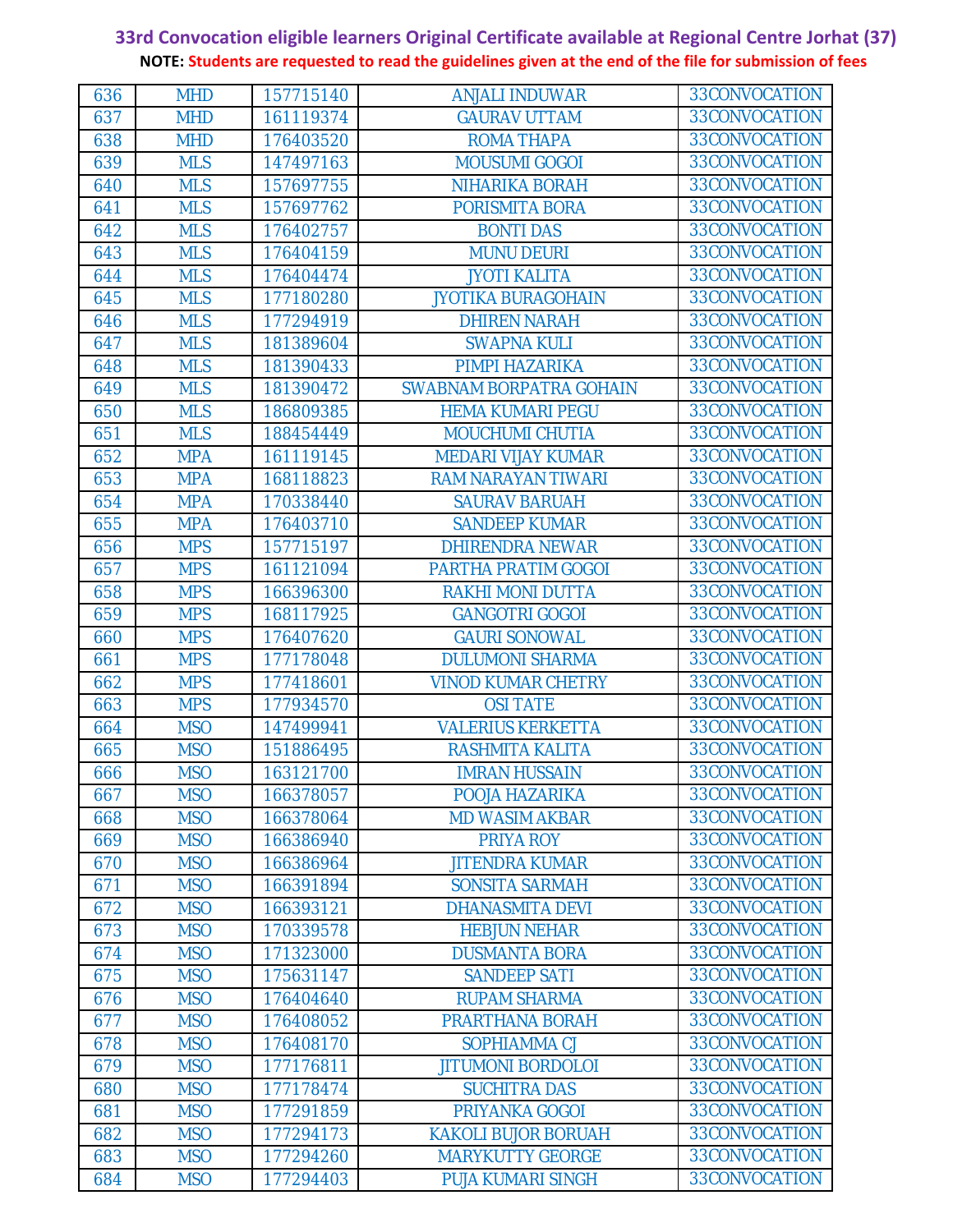| 685 | <b>MSO</b>    | 177294435 | <b>RUKSHAR YASMIN</b>      | 33CONVOCATION |
|-----|---------------|-----------|----------------------------|---------------|
| 686 | <b>MSO</b>    | 177414690 | PARAMESH CHOWDHURY         | 33CONVOCATION |
| 687 | <b>MSO</b>    | 179746706 | <b>ROMEO LAKRA</b>         | 33CONVOCATION |
| 688 | <b>MSO</b>    | 179746895 | <b>MITHUN KUMAR</b>        | 33CONVOCATION |
| 689 | <b>MSW</b>    | 166382752 | <b>CHAYANIKA DEVI</b>      | 33CONVOCATION |
| 690 | <b>PGDDM</b>  | 181388222 | <b>PUJA BAIRAGI</b>        | 33CONVOCATION |
| 691 | <b>PGDHRM</b> | 171327290 | <b>SURANJANA GOGOI</b>     | 33CONVOCATION |
| 692 | <b>PGDHRM</b> | 178327733 | <b>PANKAJ GUPTA</b>        | 33CONVOCATION |
| 693 | <b>PGDIBO</b> | 157716966 | <b>PRABIR KUMAR SAHA</b>   | 33CONVOCATION |
| 694 | <b>PGDIBO</b> | 161125385 | <b>AJAY UPADHYAY</b>       | 33CONVOCATION |
| 695 | <b>PGDIBO</b> | 166377370 | <b>TAUHEED BASHER</b>      | 33CONVOCATION |
| 696 | <b>PGDIBO</b> | 166382293 | <b>PAPPU KISSAN</b>        | 33CONVOCATION |
| 697 | <b>PGDIBO</b> | 176407573 | <b>SHIVANI KUMARI</b>      | 33CONVOCATION |
| 698 | <b>PGDIBO</b> | 177176241 | POOJA KUMARI SAH           | 33CONVOCATION |
| 699 | <b>PGDIBO</b> | 177292210 | <b>SUBHAM DAS</b>          | 33CONVOCATION |
| 700 | <b>PGDIBO</b> | 177292241 | <b>MALAY SARKAR</b>        | 33CONVOCATION |
| 701 | <b>PGDIBO</b> | 177292259 | MURSHID ALAM CHOUDHURY     | 33CONVOCATION |
| 702 | <b>PGDIBO</b> | 177292360 | <b>JAHNU PRATIM GOGOI</b>  | 33CONVOCATION |
| 703 | <b>PGDIBO</b> | 177292456 | <b>RANJIT BURAGOHAIN</b>   | 33CONVOCATION |
| 704 | <b>PGDIBO</b> | 177292528 | <b>KAUSHIK NANDY</b>       | 33CONVOCATION |
| 705 | <b>PGDIBO</b> | 177292574 | <b>BISWAJIT DOLEY</b>      | 33CONVOCATION |
| 706 | <b>PGDIBO</b> | 177292678 | <b>SAHABUDDIN AHMED</b>    | 33CONVOCATION |
| 707 | <b>PGDIBO</b> | 177292979 | <b>KRISHNA KUMAR SARMA</b> | 33CONVOCATION |
| 708 | <b>PGDIBO</b> | 177293014 | <b>PRANJAL KACHARI</b>     | 33CONVOCATION |
| 709 | <b>PGDIBO</b> | 177293078 | <b>TULAN SONOWAL</b>       | 33CONVOCATION |
| 710 | <b>PGDIBO</b> | 177293189 | <b>DHRUBAJIT BORAH</b>     | 33CONVOCATION |
| 711 | <b>PGDIBO</b> | 177293275 | AQIB JABED CHOUDHURY       | 33CONVOCATION |
| 712 | <b>PGDIBO</b> | 177416020 | PRIYANKA PODDAR            | 33CONVOCATION |
| 713 | <b>PGDIBO</b> | 177416077 | <b>RAJESH SONOWAL</b>      | 33CONVOCATION |
| 714 | <b>PGDIBO</b> | 177416844 | <b>NABANITA DUTTA</b>      | 33CONVOCATION |
| 715 | <b>PGDIBO</b> | 177417165 | <b>PULAK SAIKIA</b>        | 33CONVOCATION |
| 716 | <b>PGDIBO</b> | 179717429 | <b>RUPAM HAZARIKA</b>      | 33CONVOCATION |
| 717 | <b>PGDIBO</b> | 179718739 | <b>LALIT MUNDHRA</b>       | 33CONVOCATION |
| 718 | <b>PGDIBO</b> | 181385947 | <b>TAMALEE DUTTA</b>       | 33CONVOCATION |
| 719 | <b>PGDIBO</b> | 184471230 | <b>SUSMITA CHAKRABORTY</b> | 33CONVOCATION |
| 720 | <b>PGDIBO</b> | 186806659 | <b>PAPORI BORA</b>         | 33CONVOCATION |
| 721 | <b>PGDIBO</b> | 186806895 | <b>RIMPA DAS</b>           | 33CONVOCATION |
| 722 | <b>PGDIBO</b> | 186807120 | <b>BAHAR UDDIN</b>         | 33CONVOCATION |
| 723 | <b>PGDIBO</b> | 186807231 | <b>AJIT DAS</b>            | 33CONVOCATION |
| 724 | <b>PGDIBO</b> | 186807310 | ROSHAN LAL CHAUHAN         | 33CONVOCATION |
| 725 | <b>PGDIBO</b> | 186807421 | <b>SABITA RAJBHAR</b>      | 33CONVOCATION |
| 726 | <b>PGDIBO</b> | 186807990 | <b>AVIJIT DAS</b>          | 33CONVOCATION |
| 727 | <b>PGDIBO</b> | 186808075 | <b>MANASHJYOTI DUTTA</b>   | 33CONVOCATION |
| 728 | <b>PGDIBO</b> | 186808193 | <b>DINESH KUMAR YADAV</b>  | 33CONVOCATION |
| 729 | <b>PGDIBO</b> | 186808559 | <b>RINKUMONI DUTTA</b>     | 33CONVOCATION |
| 730 | <b>PGDIBO</b> | 186814402 | <b>DIPAK GUPTA</b>         | 33CONVOCATION |
| 731 | <b>PGDIBO</b> | 186814591 | <b>TILU WARY</b>           | 33CONVOCATION |
| 732 | <b>PGDIBO</b> | 186814918 | <b>NAVANITA LODH</b>       | 33CONVOCATION |
| 733 | <b>PGDIBO</b> | 188451364 | <b>ASHISH KHANDELIA</b>    | 33CONVOCATION |